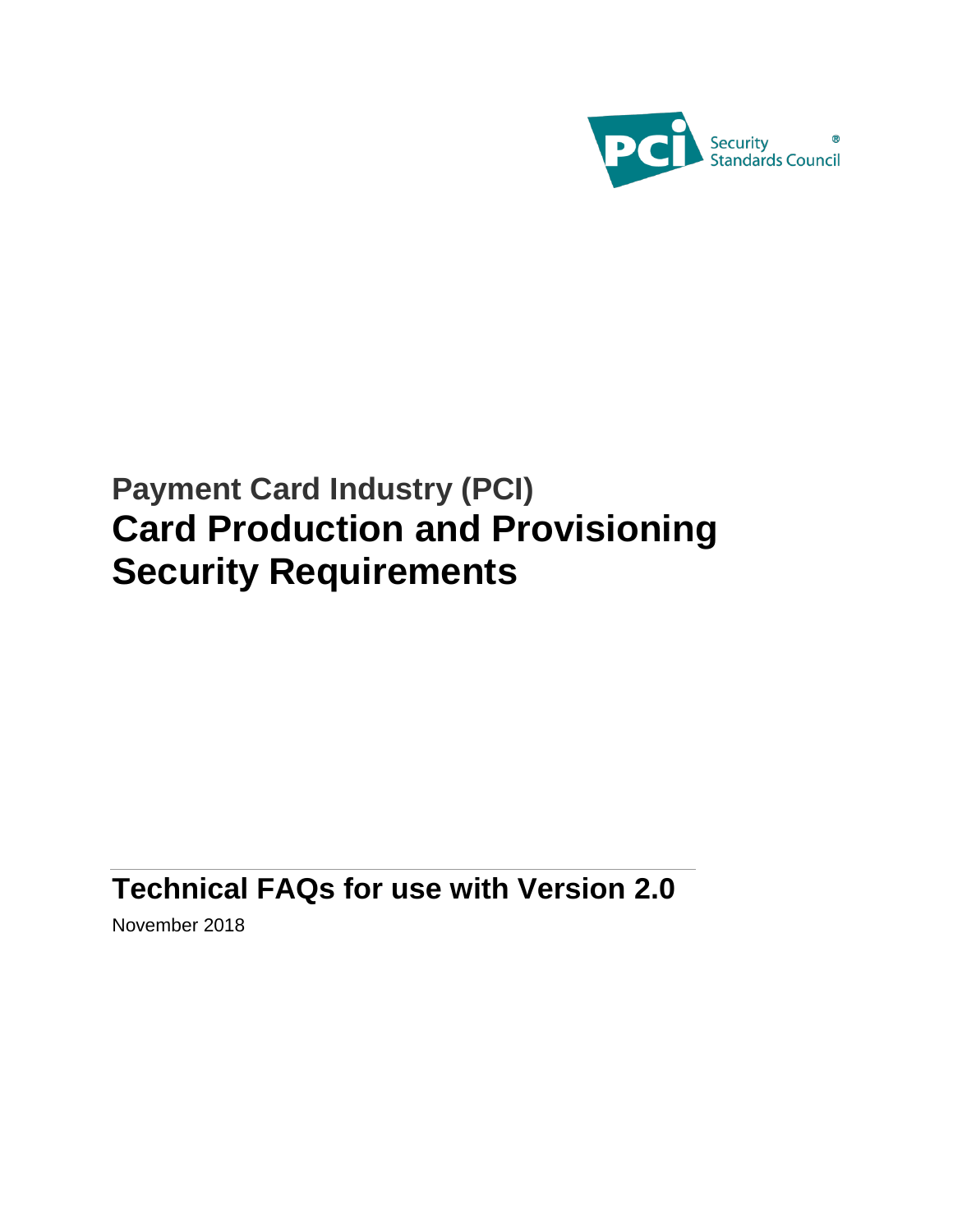

# **Table of Contents**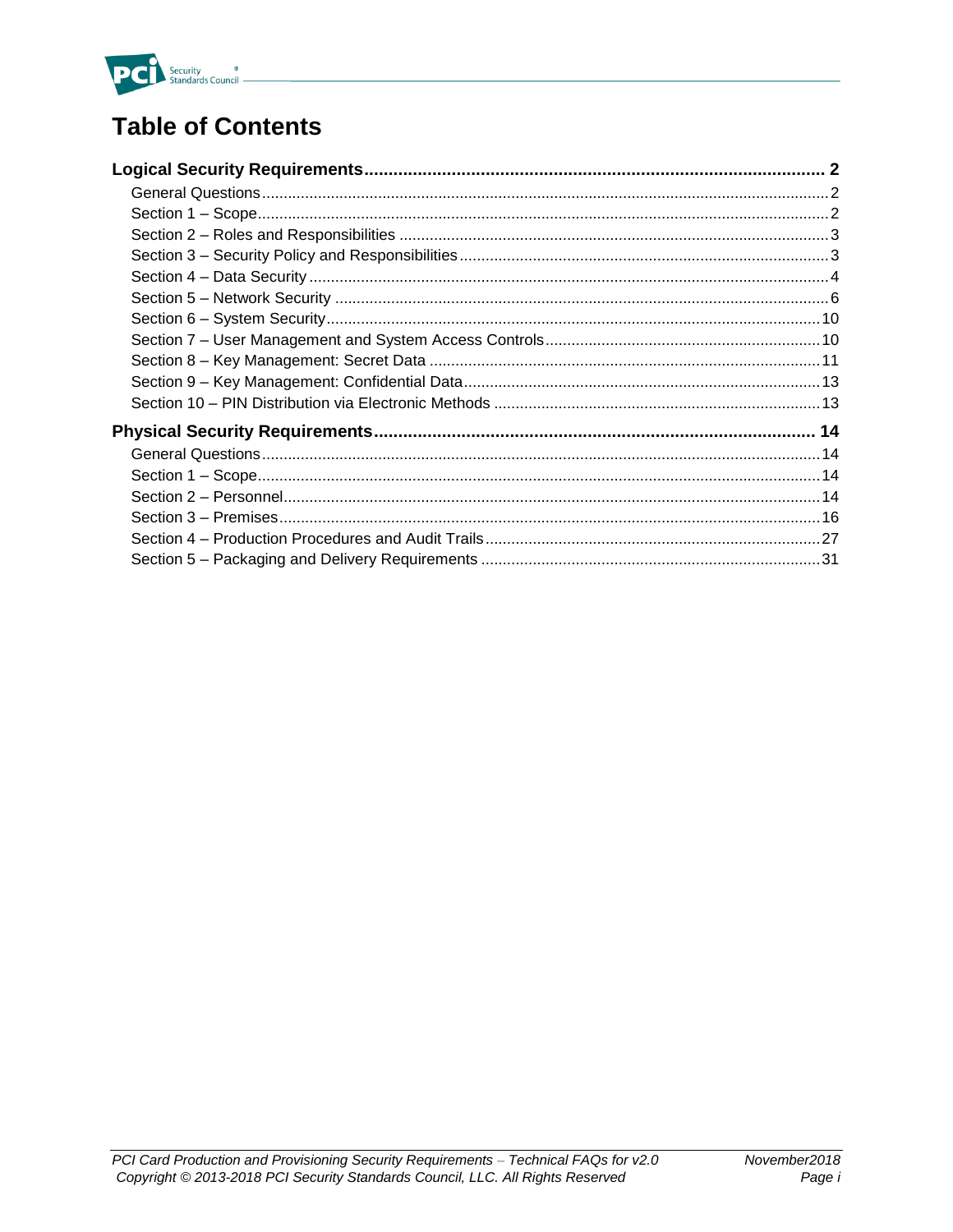

# **Logical Security Requirements**

These technical FAQs provide answers to questions regarding the application of the *Payment Card Industry (PCI) Logical Security Requirements.* These FAQs provide additional and timely clarifications to the application of the Security Requirements. The FAQs are an integral part of those requirements and shall be fully considered during the evaluation process.

Updates: New questions or those modified for clarity are shown in red**.**

# *General Questions*

- **Q 1 October 2014 - If a Chip Card manufacturer sets up a remote personalization service within an Issuer, is the Issuer facility required to be PCI Card Production compliant?**
	- *A If a third party (vendor) sets up and operates a personalization service inside an issuer's premises then the issuer facility is required to be approved. If the service is operated by the issuer so that only the issuer has access to card stocks, cardholder data and keys then it is not required to be approved. For further information regarding details of who is responsible for ensuring the compliance of the facility, contact the payment brand(s) of interest.*
- **Q 2 October 2018 - Can a logbook be either manual or electronic?**
	- *A As long as the required details, including capture of signatures are met, the logs may be either electronic or manual. Electronic logbooks require additional integrity controls such as digital signatures using hashes of the data that are signed.*

# *Section 1 – Scope*

No FAQ in this section – Reserved for future use.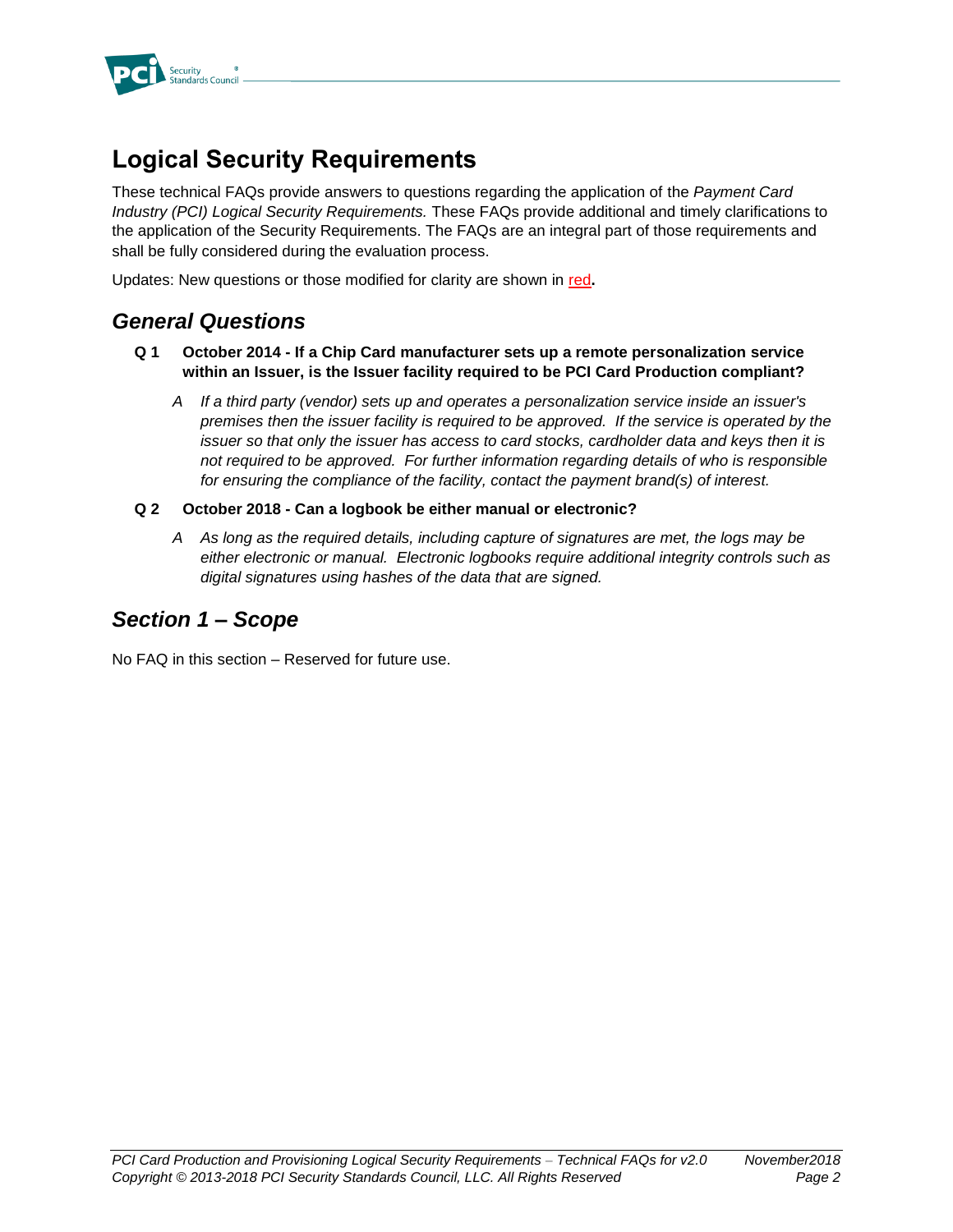

# *Section 2 – Roles and Responsibilities*

*This section defines requirements that apply for the various roles and responsibilities relating to the management of the vendor's security policies and procedures. These requirements relate to:*

- *Information security personnel*
- *Assignment of security duties*

#### *2.1 Information Security Personnel*

- *a) The vendor must designate, in writing, a senior manager with adequate security knowledge to be responsible for the vendor's Information Security Management and security of the cloud-based provisioning platform. These requirements refer to this person as the "Chief Information Security Officer" ("CISO").*
- *b) The CISO must be an employee of the vendor.*
- *c) The CISO must, on a monthly basis, report to executive management the current status of security compliance and issues that pose potentials risks to the organization.*

#### *2.2 Assignment of Security Duties*

- *a) The CISO must:*
	- *i. Be responsible for compliance to these requirements.*
	- *ii. Have sufficient authority to enforce the requirements of this document.*
	- *iii. Not perform activities that they have the responsibility for approving.*
	- *iv. Designate a back-up person who is qualified and empowered to act upon critical security events in the event the CISO is not available.*
	- *v. Identify an IT security manager (if not themselves) responsible for overseeing the vendor's security environment.*
- *b) When the CISO backup is functioning on behalf of the CISO, the backup must not perform activities for which they have approval responsibility and must not approve activities which they previously performed.*
- *c) Where managers have security compliance responsibilities, the activities for which the manager has responsibility must be clearly defined.*
- *d) Staff responsible for day-to-day production activities must not be assigned security compliance assessment responsibility for the production activities that they perform.*
- **Q 3 November 2015 - The CISO must be an employee of the company. In the event the CISO is not available, there must be a designated back-up person who is qualified and empowered to act upon critical security events. Must the designated CISO back-up also be an employee?**
	- *A Yes.*

# *Section 3 – Security Policy and Responsibilities*

No FAQ in this section – Reserved for future use.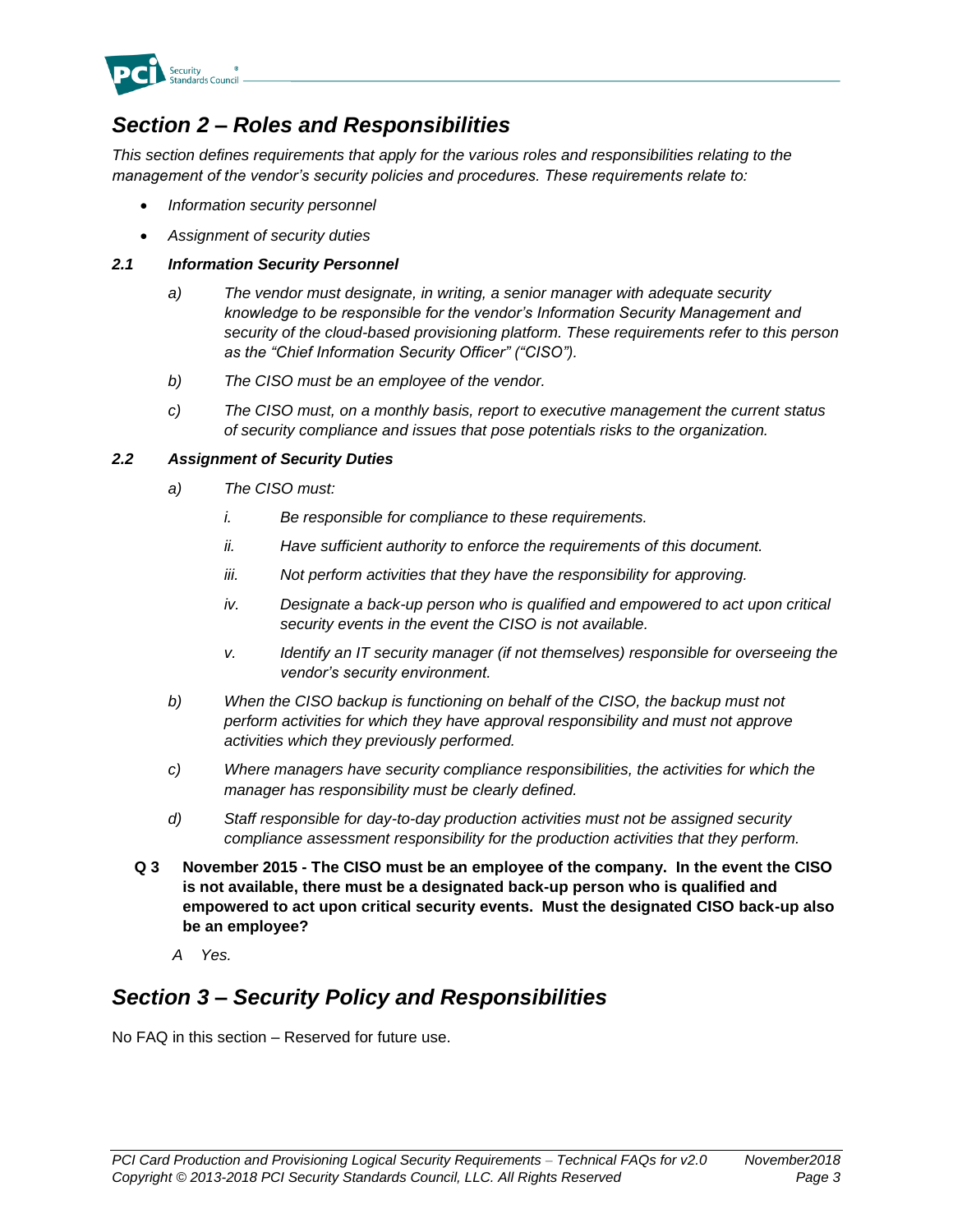

# *Section 4 – Data Security*

# **4.1.2 Confidential Data**

*Confidential data is considered as any information that might provide the vendor with a competitive advantage or could cause business harm or legal exposure if the information is used or disclosed without restriction. Confidential data is data restricted to authorized individuals. This includes cardholder data and the keys used to encrypt cardholder data. These are confidential data and must be managed in accordance with Section 9 of this document, "Key Management: Confidential Data."*

- **Q 4 December 2013 – Confidential data is defined to include PAN, expiry date, service code, and cardholder name. Does this apply to all these data elements individually or in any combination?**
	- *A The PAN must always be considered confidential, and the other three data elements are considered confidential if stored or otherwise available in conjunction with the PAN.*

# **4.2 Encryption**

*All secret and confidential data must be:* 

- *a) Encrypted using algorithms and key sizes as stated in Normative Annex A.*
- *b) Encrypted at all times during transmission and storage.*
- *c) Decrypted for the minimum time required for data preparation and personalization.*

*d) The vendor must only decrypt or translate cardholder data on the data-preparation or personalization or cloud-based provisioning network and not while it is on an Internet or public facing network.* 

- **Q 5 October 2014 - Does transmission include the file movement between the systems on the data-preparation or personalization or does it apply only to data that is transmitted between organizational entities over a public network?**
	- *A If the data is going from one system or server to another then it is being transmitted and must be encrypted. It does not matter if the networks are not internet or public facing. The intention is that data is in clear only in memory for the minimum time required for processing.*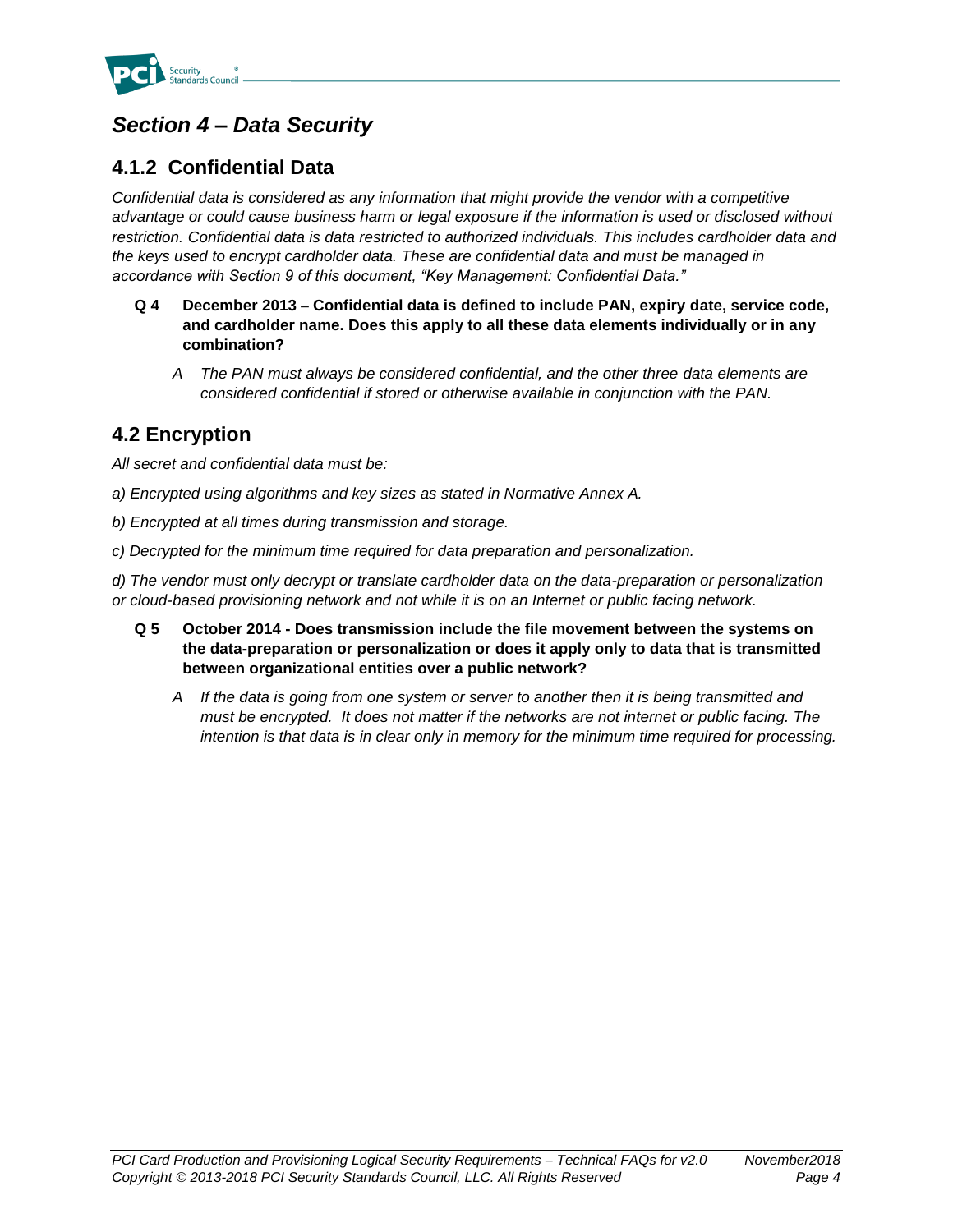

# **4.6 Media Handling**

- *a) The vendor must have a documented removable-media policy that includes laptops, mobile devices, and removable storage devices—e.g., USB devices, tapes and disks.*
- *b) All removable media (e.g., USB devices, tapes, disks) within the HSA must be clearly labeled with a unique identifier and the data classification.*
- *c) All removable media must be securely stored, controlled, and tracked.*
- *d) All removable media within the HSA or the cloud-based provisioning environment must be in the custody of an authorized individual, and that individual must not have the ability to decrypt any sensitive or confidential data contained on that media.*
- *e) A log must be maintained when media is removed from or returned to its storage location, or transferred to the custody of another individual. The log must contain:*
	- *i. Unique identifier*
	- *ii. Date and time*
	- *iii. Name and signature of current custodian*
	- *iv. Name and signature of recipient custodian*
	- *v. Reason for transfer*
- *f) Transfers of custody between two individuals must be authorized and logged.*
- *g) Transfer of removable media to and from the HSA must be authorized and logged.*
- *h) Physically destroy any media holding secret or confidential data when it is not possible to delete the data so that it is no longer recoverable.*
	- **Q 6 November 2015 - Removable media is subject to a number of restrictions as defined in requirement 4.6. Are hard drives in desktops, servers and storage area networks (SANs) considered removable media?**
		- *A No, internal hard drives are not considered removable media. Removable electronic media is media that stores digitized data and which can be easily removed and/or transported from one computer system to another. Examples of removable electronic media include CD-ROM, DVD-ROM, USB flash drives and external/portable hard drives.*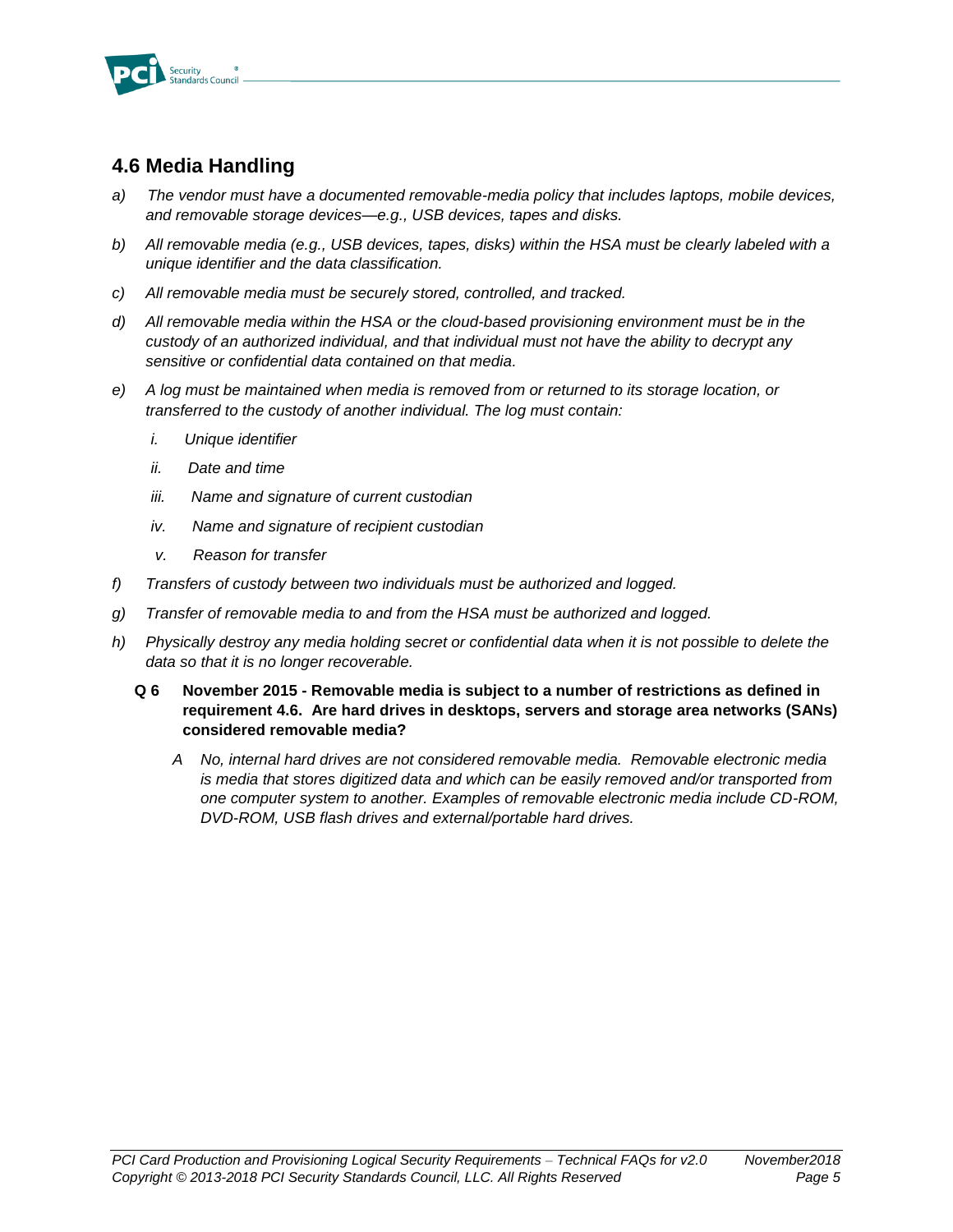

# *Section 5 – Network Security*

## **5.2 General Requirements**

*The vendor must:*

- *a) Maintain a current network topology diagram that includes all system components on the network. The diagram must clearly define the boundaries of all networks*
- *b) Ensure the network topology diagram is reviewed, updated as appropriate, and verified at least once each year and whenever the network configuration is changed.*
- *c) Ensure that the CISO accepts, by formal signature, the security implications of the current network topology.*
- *d) Document the flow of cardholder and cloud-based provisioning data within the environment from the receipt/generation to end of its lifecycle.*
- *e) Ensure that the personalization and data-preparation systems are on dedicated network(s) independent of the back office (e.g., accounting, human resources, etc.) and Internet-connected networks. A virtual LAN (VLAN) is not considered a separate network.*
- *f) Systems and applications that make up the cloud-based provisioning network must be physically and logically segregated from other vendor networks and internet-connected networks. For example, in a traditional card vendor environment this could be a separate rack in a server room, or in a provisioning-only entity, housed in a separate room or cage in a data center. It cannot be in the same rack as other servers used for different purposes.*
- g) *Put controls in place to restrict, prevent, and detect unauthorized access to the cloud-based and personalization networks. Access from within the high security area to anything other than the personalization or cloud-based networks must be "read-only."*
- *h) Be able to immediately assess the impact if any of their critical nodes are compromised.*
- *i) Have controls in place to restrict "write" permission to any system external to the personalization network to only pre-approved functions that have been authorized by the VPA, except for systems in the dedicated DMZ. These write functions must not transmit cardholder data if this involves direct write from the system containing the information.*
- j) *Control at all times the physical connection points leading into the personalization network and cloudbased provisioning network.*
- *k) Prevent data from being tampered with or monitored by protecting the network cabling associated with personalization-data movement.*
- *l) Transfer required issuer data and keys into the personalization network or the cloud-based provisioning network via a defined and documented process.*
- *m) Ensure a process is in place for updates and patches and identification of their criticality, as detailed in Section 6.3.*
- n) *Have the capability to detect, isolate, and correct abnormal operations on cloud-based provisioning network systems and on cloud-based provisioning network endpoints on a real-time basis, 24/7.*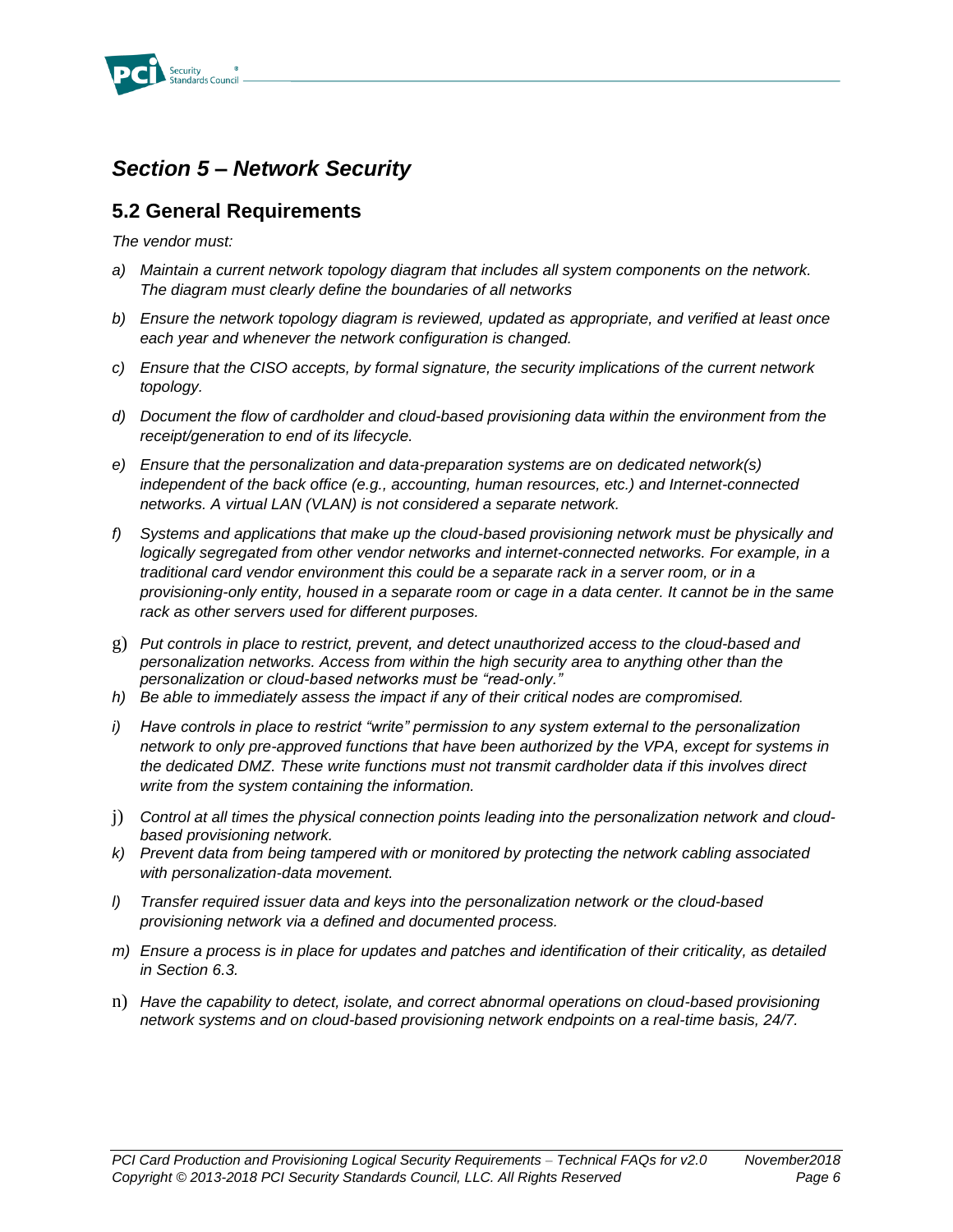

- **Q 7 October 2014 - Access from within the high security area to anything other than the personalization network must be read-only. If the data preparation network is also in the high security area, can the personalization network write to the data preparation network?** 
	- *A Yes, if they are separate networks then generally the data preparation network will deposit files for production on the personalization network or the personalization network will read them from the data preparation network. It's not a problem as long as they are both in the same HSA. If they are in separate HSAs, the communication path must conform to the DMZ security.*
- **Q 8 October 2014 - Controls must be in place to restrict write permission to any system external to the personalization network to only pre-approved functions that have been authorized by the VPA and these write functions must not transmit cardholder data. If the data preparation and personalization networks are separate, can the data preparation network have write permissions to a corporate network?** 
	- *A No, the data preparation network must meet the same requirements as the personalization network, data preparation is simply the first step in personalization.*
- **Q 9 October 2014 - Inventory and order systems may reside in the HSA on the data preparation and personalization networks. Corporate users may require access to the inventory and order detail updates performed on those systems. However, logical access from outside the HSA to these networks is not allowed, and access from within the HSA to anything other than the personalization network must be read-only How can the corporate users obtain access to this information?** 
	- *A The information needs to be transferred out of the HSA using an approved process via the DMZ, just like cardholder return files, etc. Direct write from the system containing the information is not permitted.*
- **Q 10 June 2016 - For a card vendor that performs both manufacturing and personalization activities, there will be pre-press activities in the high security area which will contain card design files. Many card vendors will employ email communication to submit these card design files to the issuers/payment brands for approval. As pre-press activities must be within the high security area, the computer with email capability will also reside in the high security area.**

**Can email communication be used for sending the card design files to external parties (issuers/payment brands) from within the pre-press room (high security area)?**

*A) In order for internet access to exist for the pre-press room, it must exist in an HSA separate from the personalization HSA. If the HSA for manufacturing is separate from the HSA for personalization, the logical requirements do not apply to the manufacturing HSA, therefore it is not an issue. If manufacturing and personalization are in the same HSA then the logical security requirements apply to the whole HSA and in that case, internet access is not allowed.* 

#### **Q 11 November 2018 - Can Voice over Internet Protocol (VoIP) be used within the HSA?**

*A No. VoIP connections allow direct internet access which is prohibited within the HSA. HSA telephony connectivity is restricted to plain old telephone service (POTS), aka public switched telephone network (PSTN).* 

*VoIP can be used outside the HSA but must be converted to analog (POTS) via a PSTN adapter outside the HSA before connectivity within the HSA.*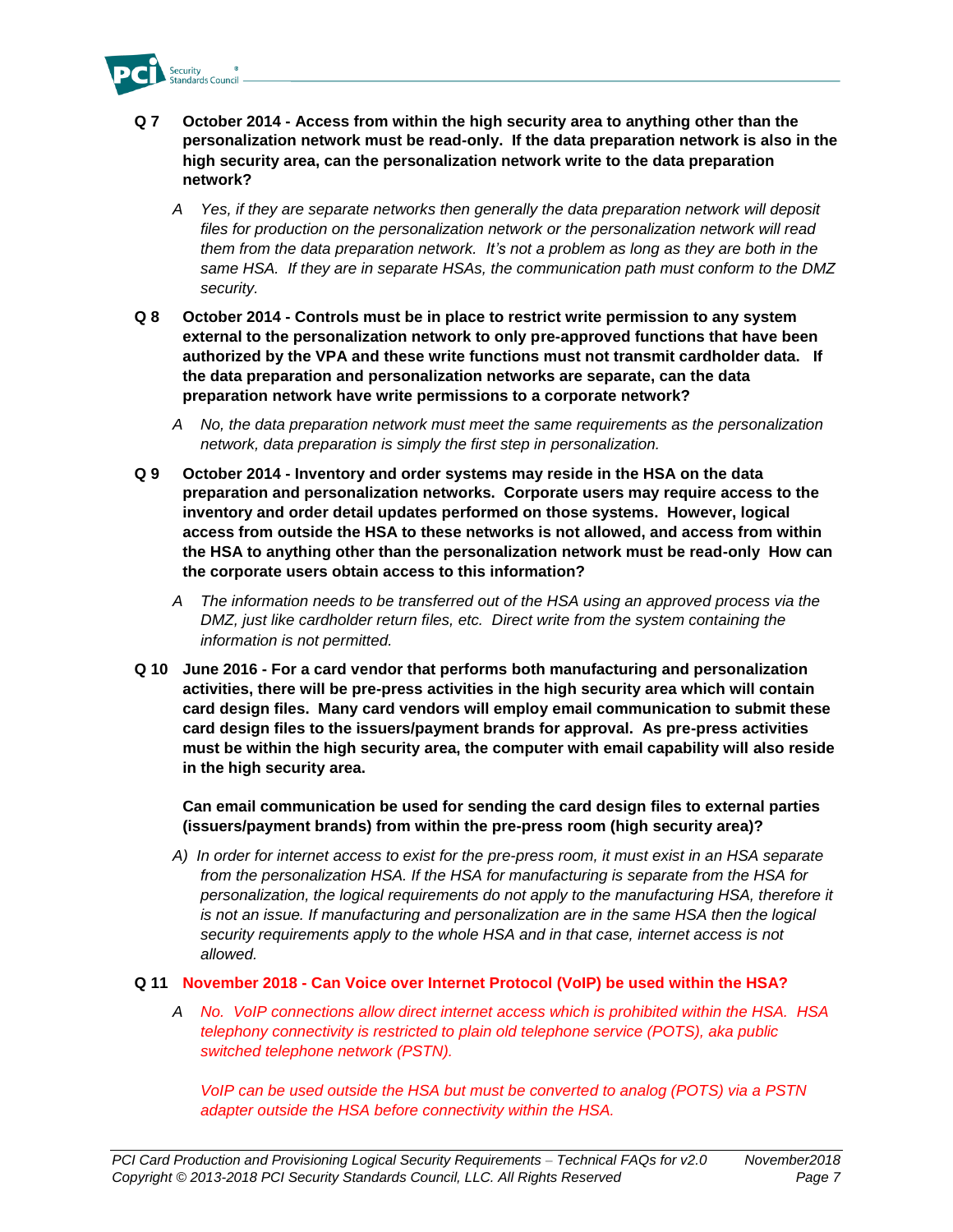

# **5.4 Firewalls**

*The requirements in this section apply to firewalls protecting the data-preparation and personalization networks.*

#### **5.4.1 General**

*The vendor must:*

- *a) Ensure all documents relating to firewall configurations are stored securely.*
- *b) Deploy an external firewall outside the HSA to protect the HSA's DMZ (see figures 2 and 3 above for acceptable configurations).*
- *c) Install a firewall between the data-preparation network and the personalization network unless both are located within the same high security area or network.*
- *d) Deploy a firewall between the external network and the DMZ and between the DMZ and the cloudbased provisioning network.*
- *e) Utilize physically separate firewalls for the aforementioned.*
- *f) Have the capability to detect, isolate, and correct abnormal operations on network systems on a realtime basis, 24/7, on the external (DMZ) facing firewall*
- *g) Implement appropriate operating-system controls on firewalls.*
- *h) Review firewall rule sets and validate supporting business justification either:*
	- *Monthly, or*
	- *Quarterly with review after every firewall configuration change.*
- *i) Restrict physical and logical access to firewalls to only those designated personnel who are authorized to perform firewall or router administration activities.*
- *j) Ensure the firewall rule set is such that any server only requiring inbound connections (for example, web servers) is prohibited from making outbound connections and vice versa.*
- *k) Ensure that only authorized individuals can perform firewall administration.*
- *l) Run firewalls on dedicated hardware. All non-firewall-related software such as compilers, editors, and communication software must be deleted or disabled.*
- *m) Implement daily, automated analysis reports to monitor firewall activity.*
- *n) Use unique administrator passwords for firewalls used by the personalization system and those passwords used for other network devices in the facility.*
- *o) Implement mechanisms to protect firewall system logs from tampering, and procedures to check the system integrity monthly.*
- *p) Explicitly permit inbound and outbound traffic to the cloud-based provisioning and personalization networks. A rule must be in place to deny all other traffic.*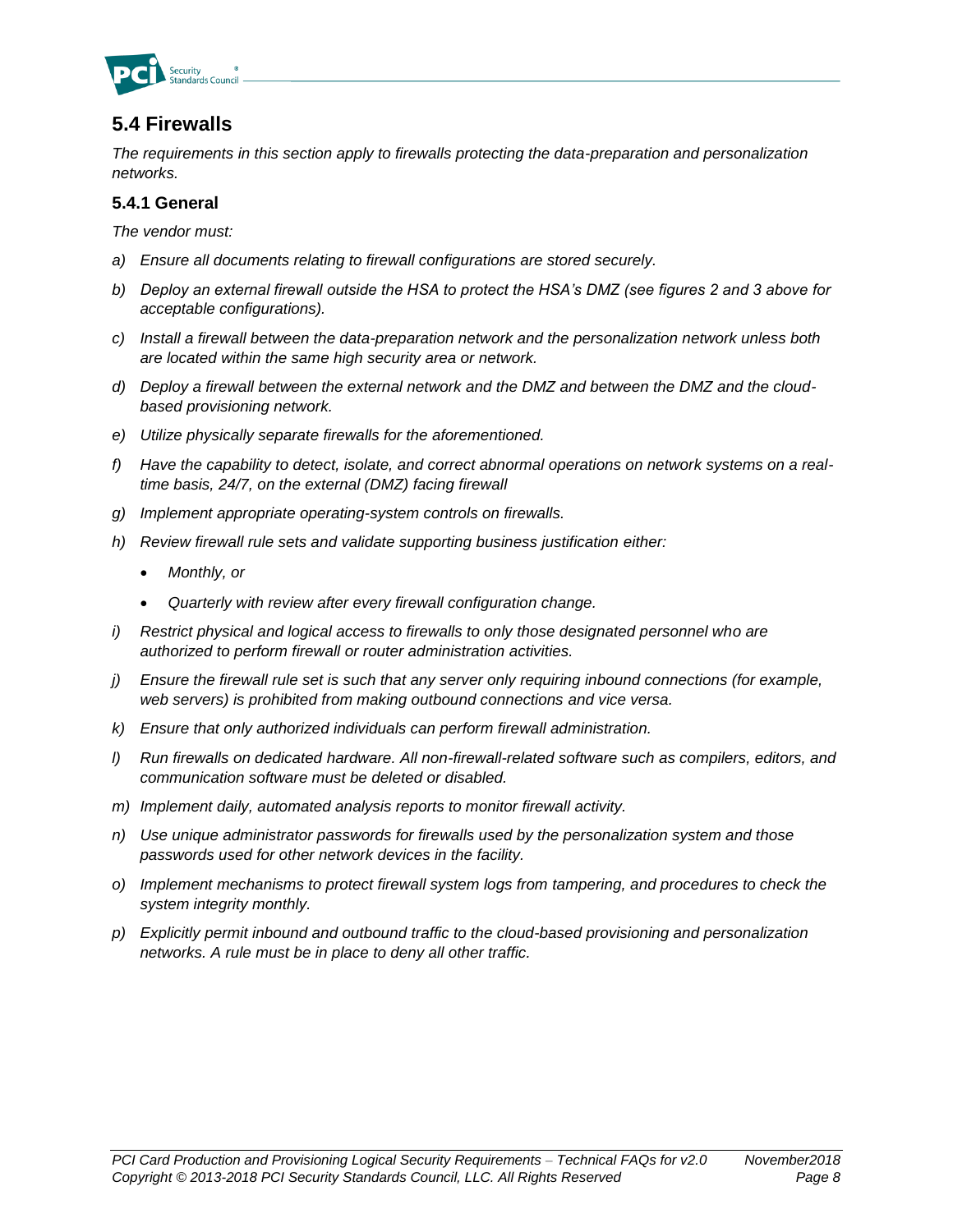

#### **Q 12 February 2016 - Can a card personalization vendor outsource their card production firewall and router administrative support functions to a third party company?**

*A Yes, but the third party administration needs to be included in the card vendor's compliance administration. This includes not just the VPN, but how changes are requested and how the vendor validates that the correct changes, and only those changes, have been made.*

*The remote access site is subject to the compliance validation process as designated by the applicable payment brand(s).*

#### **5.6 Remote Access**

#### **5.6.1 Connection Conditions**

*5.6.1.a Remote access is permitted only for the administration of the network or system components.* 

- **Q 13 December 2013 – Section 5.6.2 stipulates criteria that VPNs must meet. Under what circumstances does this criteria apply, and is there differentiation between mobile VPNs and site-to-site VPNs?**
	- *A The VPN requirements are part of the Remote Access requirements in Section 5.6. Therefore, they apply to the remote administration of networks and system components that comprise the HSA and do not apply to VPNs that are used for other purposes. For example, the VPN requirements apply to administration of the personalization network and do not apply to VPNs used for conveyance of issuer data to the card vendor.*
- *5.6.1.j.iv The vendor must ensure that all remote access locations are included in the facility's compliance assessment and meet these requirements.*
	- **Q 14 July 2013 – Remote access is permitted only for administration of the network or system components and is not permitted to any system where clear-text cardholder data is being processed. If system administration is handled remotely by the card vendor or outsourced to a third party, are they still subject to the criteria defined within the Remote Access Section?**
		- *A Yes, administration of the network and system components is a critical activity that requires a secure environment that complies with the defined security requirements and is audited for compliance.*

# **5.8 Security Testing and Monitoring**

#### **5.8.1 Vulnerability**

*a) Perform quarterly external network vulnerability scans using an Approved Scanning Vendor (ASV) approved by the Payment Card Industry Security Standards Council (PCI SSC).*

#### **Q 15 December 2017 - Quarterly external network vulnerability scans must be performed using a PCI SSC Approved Scanning Vendor (ASV). Can internal staff perform the analysis of the results and determine the severity of any vulnerabilities found?**

*A No, a PCI SSC ASV has the proper background and experience to both perform the scan and the resulting analyses as specified in the ASV program guide. The remediation actions may be determined by the vendor, but the scoring and ranking, etc. must be done by the ASV.*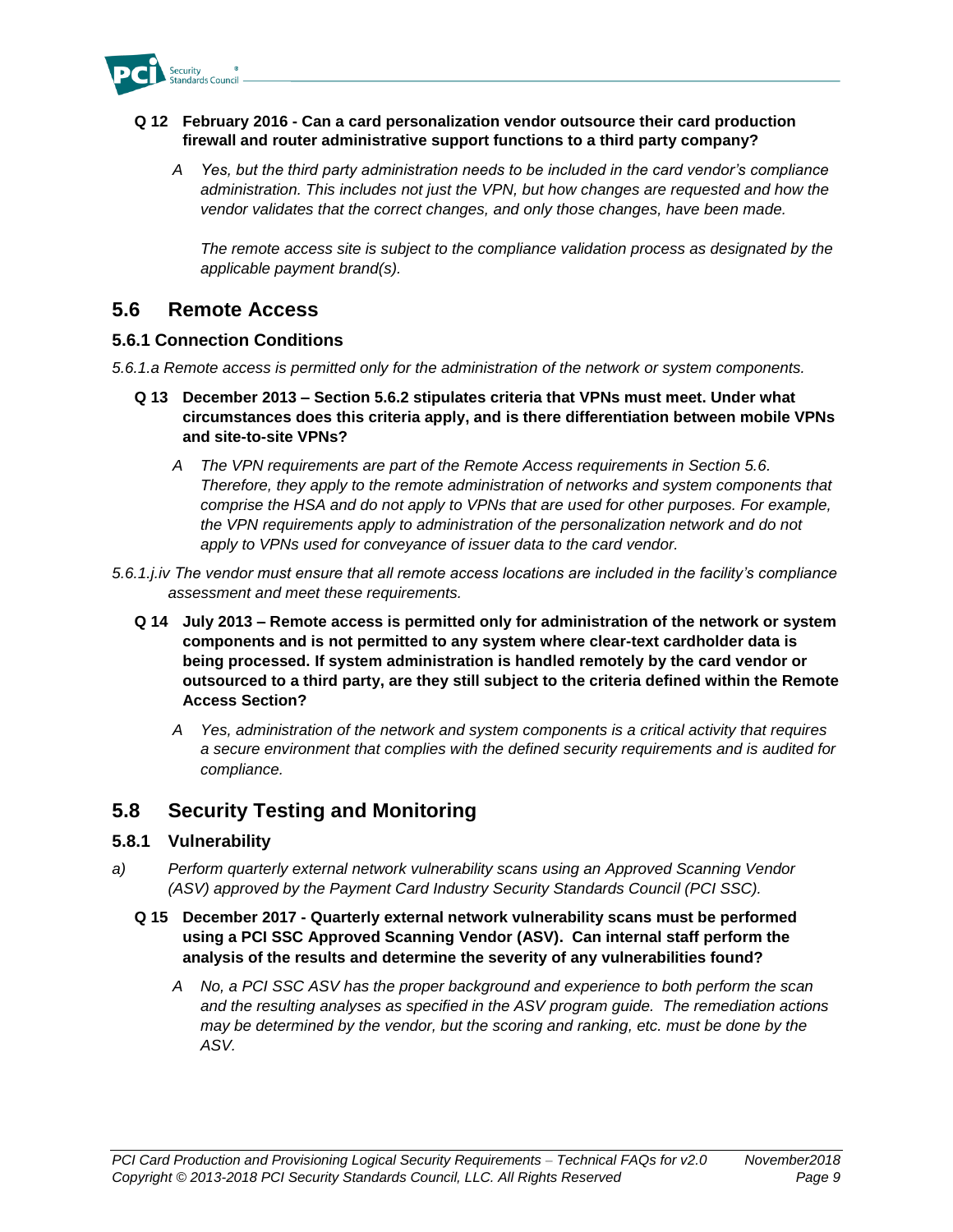

#### **5.8.2 Penetration**

*The vendor must:*

- *a) Perform internal and external penetration tests at least once a year and after any significant infrastructure changes.*
	- *i. The internal penetration test must not be performed remotely.*
	- *ii. Penetration tests must be performed on the network layer and include all personalization network components as well as operating systems.*
	- *iii. Penetration tests must be performed on the application layer and must include:*
		- *Injection flaws (e.g., SQL injection)*  $\Box$
		- *Buffer overflow*  $\Box$
		- $\Box$ *Insecure cryptographic storage*
		- $\Box$ *Improper error handling*
		- $\Box$ *All other discovered network vulnerabilities*

#### **Q 16 March 2016 - How must the internal penetration test be conducted?**

*A The internal penetration test must be performed using the criteria defined in this requirement. Additionally, testing must occur in accordance with DSS requirement 11 with the exception that the coverage must be all HSA systems and the personalization network. The internal penetration test must not require any rule changes to conduct and must originate from systems within the HSA.*

# *Section 6 – System Security*

#### **6.1 General Requirements**

- *6.1.g The vendor must ensure that virtual systems do not span different network domains.*
	- **Q 17 December 2013 – For purposes of this requirement, how are network domains defined for what is allowed or not allowed?**
		- *A In a virtualized environment, activities involving data preparation and personalization can use the same equipment. However, you cannot use the same equipment for systems in the DMZ and data-preparation or personalization area. This is because data preparation and personalization must occur within the HSA, whereas other activities must occur outside the HSA.*

# *Section 7 – User Management and System Access Controls*

#### **7.2.2 Password – Characteristics and Usage**

*7.2.2.c The vendor must ensure "first use" passwords expire if not used within 24 hours of distribution.*

#### **Q 18 December 2013 – Some systems are not capable of expiring passwords within 24 hours as required by 7.2.2.c. What alternatives are available?**

*A If a system cannot expire initial passwords that are not used within 24 hours of distribution, then the passwords must not be issued more than 24 hours before expected use. If 24 hours elapses without use, they must be manually expired within that 24-hour period.*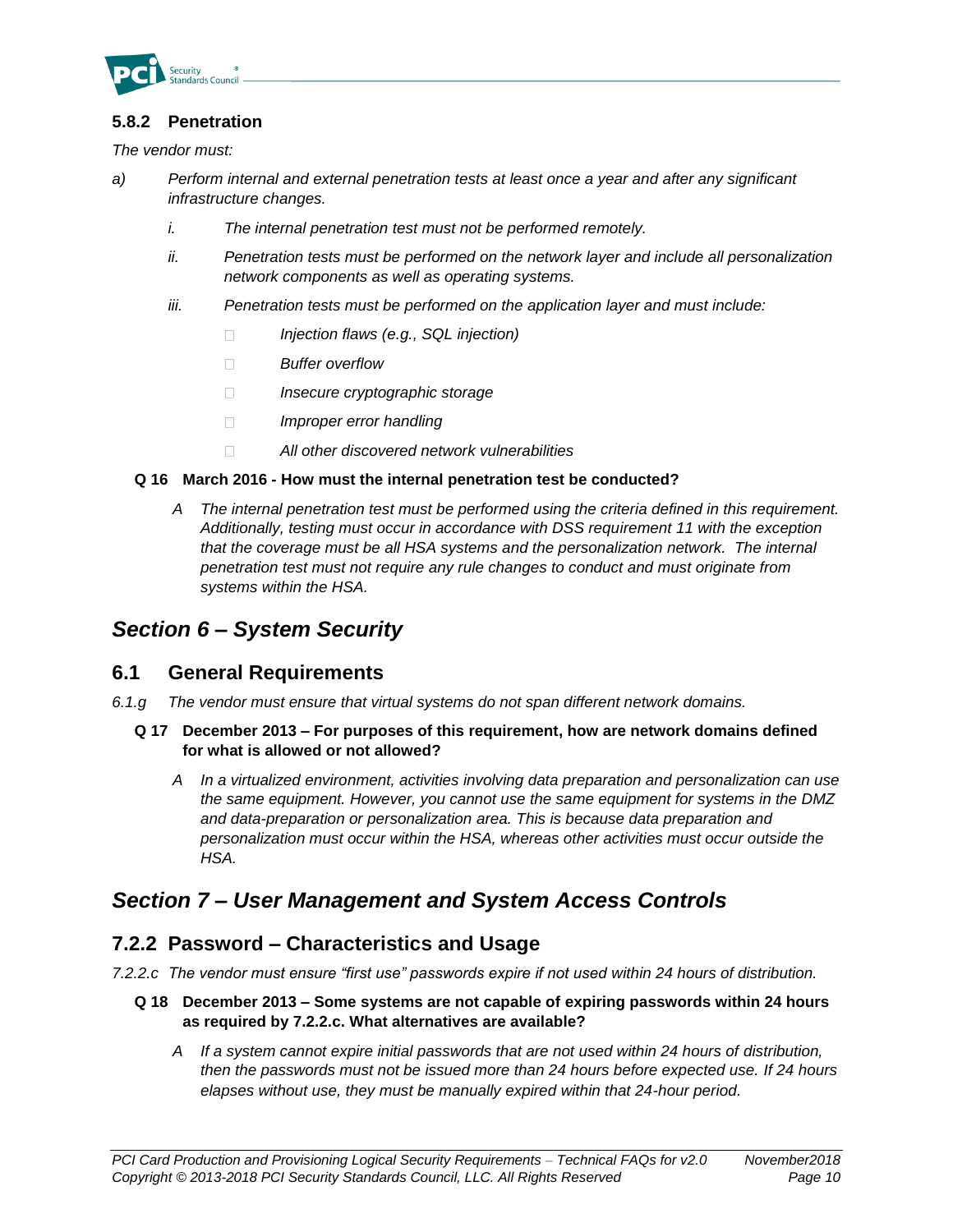

# *Section 8 – Key Management: Secret Data*

# **8.4.1 General Requirements**

- *8.4.1.a The vendor must define procedures for the transfer of key-management roles between individuals.*
	- **Q 19 July 2015: The vendor must define procedures for the transfer of key-management roles between individuals. Does "roles" mean custodian A holder versus a custodian B holder?** 
		- *A No. This is not intended for transfer of roles between existing custodians if it results in a custodian collectively having access to sufficient key components or shares of a secret or private key to reconstruct a cryptographic key.*

*For example, in an m-of-n scheme (which must use a recognized secret-sharing scheme such as Shamir), where only two of any three components are required to reconstruct the cryptographic key, a custodian must not have current or prior knowledge of more than one component. If a custodian was previously assigned component A, which was then reassigned, the custodian must not then be assigned component B or C, as this would give them knowledge of two components, which gives them ability to recreate the key.*

### **8.6 Key Distribution**

- *8.6.d Key components or shares must only be received by the authorized custodian, who must:*
	- *i. Inspect and ensure that no one has tampered with the shipping package. If there are any signs of tampering, the key must be regarded as compromised and the vendor's key compromise procedures document must be followed.*
	- *ii. Verify the contents of the package with the attached two-part form.*
	- *iii. Return one part of the form to the sender of the component or share, acknowledging receipt.*
	- *iv. Securely store the component or share according to the vendor's key storage policy.*

#### **Q 20 December 2013 – Are there any alternatives to meet this requirement for when the authorized custodian is unavailable?**

*Yes, if the primary custodian is unavailable, a pre-designated and authorized backup custodian can receive the package. Alternatively, drop boxes can be used for the courier to leave the package in a locked container that is only accessible by the primary and backup custodians.*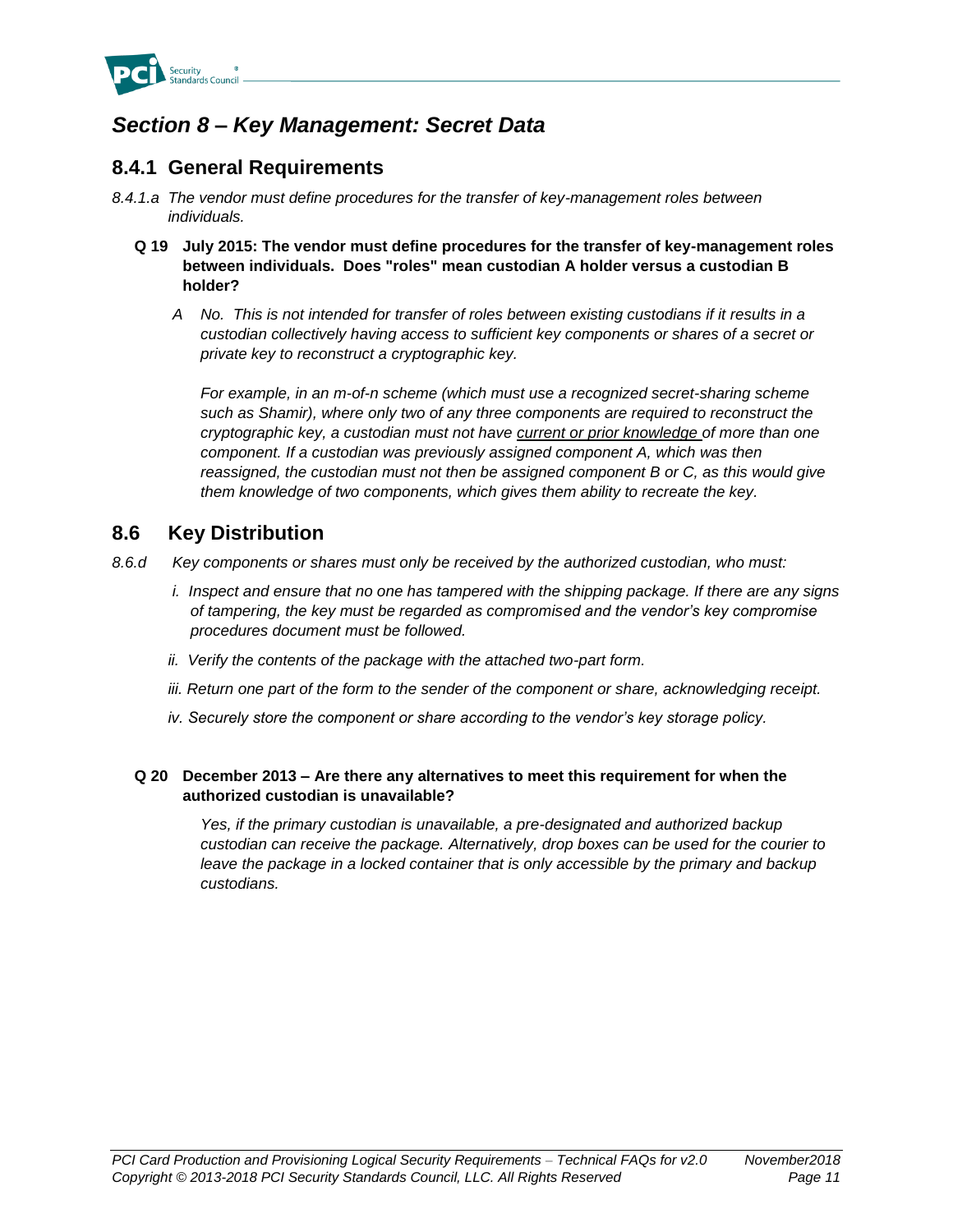

# **8.8 Key Storage**

- *8.8.e Ensure that access logs include, at a minimum, the following: i. Date and time (in/out)* 
	- *ii. Names of key custodians involved*
	- *iii. Purpose of access*
	- *iv. Serial number of envelope*
	- **Q 21 October 2014 - What specifically is the requirement regarding the signature of a custodian being placed on the access logs? Does it require the full name (first and last) or can the signature be first initial and last name or only be the initials of the custodians?**
		- *A Signatures must be sufficient to identify each custodian. Full names or initials or any combination are acceptable as long as it can be positively affirmed who provided the signature.*

### **8.9 Key Usage**

- *8.9.a Each key must be used for only one purpose and not shared between payment systems, issuers or cryptographic zones, for example:*
- *8.9.b Transport keys used to encrypt other keys for conveyance (e.g., KEK, ZCMK) must be unique per established key zone and, optionally, unique per issuer within that zone. These keys must only be shared between the two communicating entities and must not be shared with any third organization.*

#### **Q 22 July 2014 –Can vendor and issuer keys exist at another site, such as for subcontracted card production activities, or for disaster recovery purposes?**

*A Copies of keys at another site (e.g. Issuer keys or personalization keys) may exist if there is a contract with that site e.g., if they are subcontracting the personalization activity to that site. This subcontracting needs the written permission of the issuer(s) impacted.* 

*For disaster recovery purposes, the same conditions apply. There must be a contract in place with the disaster recovery site and written permission of the issuer(s) impacted. These conditions apply whether the other site is operated by the vendor or by a third party.* 

*Outside of the aforementioned conditions, the only storage that can be outside the HSA or offsite is of encrypted keys.*

*However, copies of the HSM's master file key cannot exist off site in any scenario. Storage of keys is a personalization activity so it must take place in the HSA, i.e. at the approved site. Custodians must be employees of the company i.e. not employees of another vendor.* 

#### **Q 23 July 2013 – Can the same transport keys be used between the card vendor and separate locations of another organization?**

*A No, each location would constitute a separate key zone and therefore different transport keys must be used. The same is true for a card vendor with multiple locations communicating to one or more locations of another organizational entity.*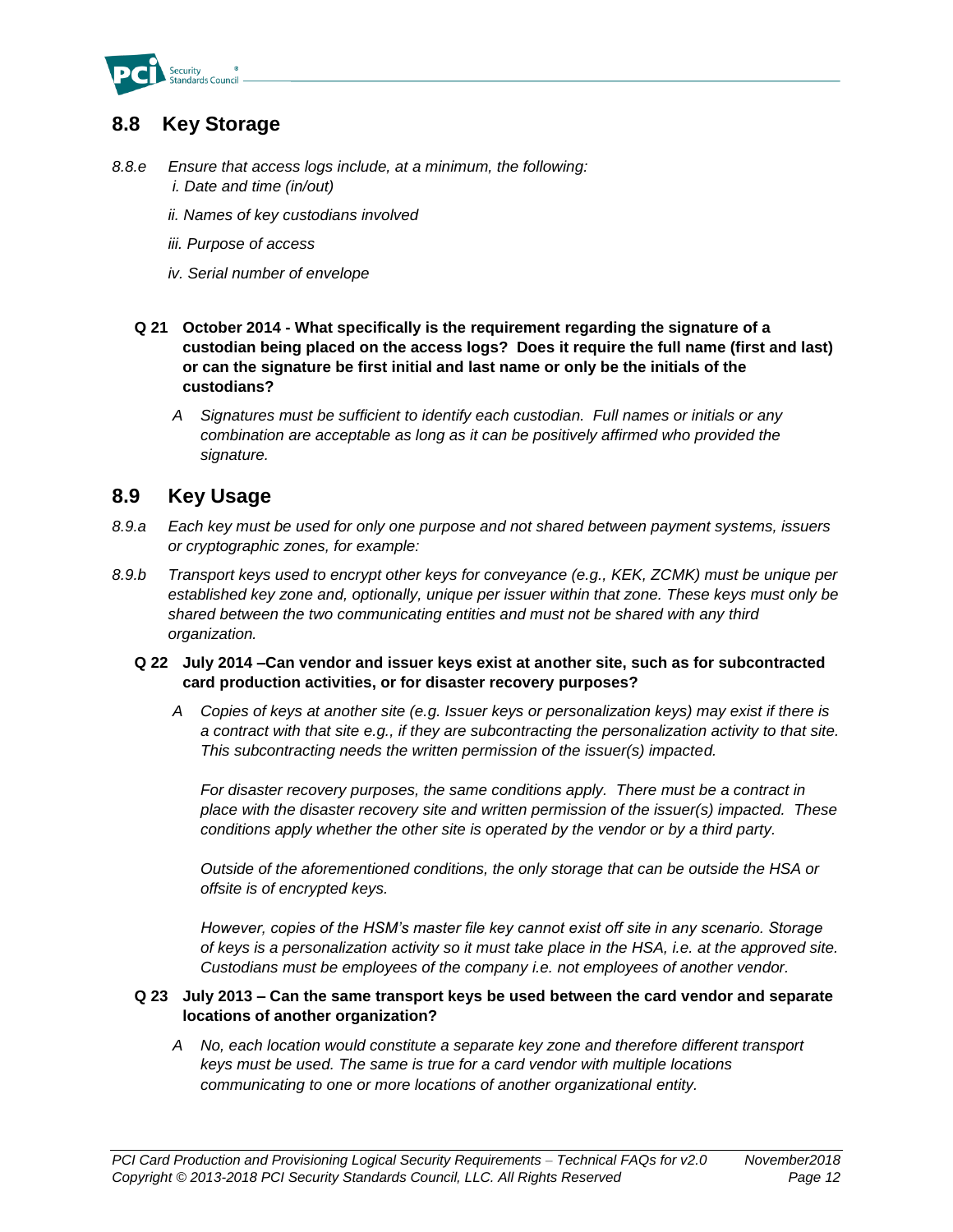

*8.9.h IC keys must be unique per IC.*

#### **Q 24 December 2013 – Does 8.9.g apply to all IC keys?**

*A No, it does not apply to manufacturer or founder keys. It does apply to other keys such as those used for pre-personalization.*

### **8.14 Key-Management Security Hardware**

*8.14.c HSMs used for key management or otherwise used for the protection of sensitive data must be approved by PCI or certified to FIPS 140-2 Level 3, or higher.*

#### **Q 25 July 2014 – Does the HSM FIPS/PCI certification include customization of native HSM firmware if the FIPS/PCI mode is not impacted?**

- *A If firmware is modified it impacts the approval. However, HSMs may allow customers or integrators to install additional applications where the vendor can show that by permitting this:*
	- *It cannot adversely affect the security features of the product that are relevant to the PCI HSM certification.*
	- It cannot modify any of the cryptographic functionality of the HSM or introduce new *primitive cryptographic functionality.*
	- The application is strongly authenticated to the HSM by digital signature.
	- The application does not have access to sensitive keys.

*Applications, in this context, are functional entities that execute within the boundary of the HSM and may or may not provide services external to the HSM. Applications are typically processes or tasks that execute under the control of an Operating System (OS) or software executive routine.* 

*Applications are considered to be separated by access rights. OS/firmware is considered all code, which is responsible to enforce, manage, or change such access rights.*

# *Section 9 – Key Management: Confidential Data*

No FAQ in this section – Reserved for future use.

# *Section 10 – PIN Distribution via Electronic Methods*

No FAQ in this section – Reserved for future use.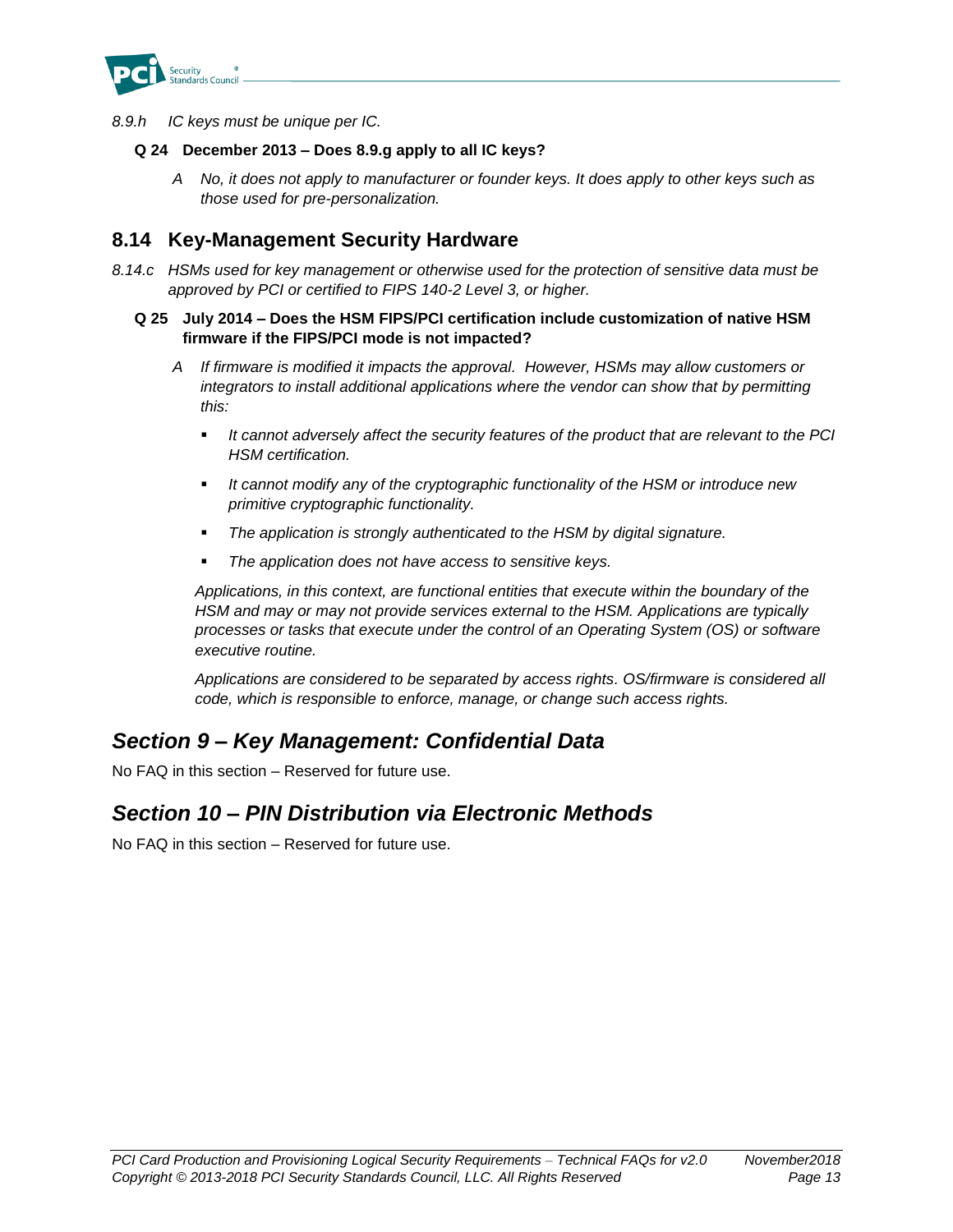

# **Physical Security Requirements**

These technical FAQs provide answers to questions regarding the *Payment Card Industry (PCI) Card Production Physical Security Requirements.* These FAQs provide additional and timely clarifications to the application of the Security Requirements. The FAQs are an integral part of those requirements and shall be fully considered during the evaluation process.

Updates: New or questions modified for clarity are in **red.** This includes updates in Section 3.

# *General Questions*

No FAQ in this section – Reserved for future use.

# *Section 1 – Scope*

No FAQ in this section – Reserved for future use.

# *Section 2 – Personnel*

# **2.1.3.1 Employment Application Forms**

- *2.1.3.1.b The vendor must maintain a personnel file for each employee that includes but is not limited to the following information:*
	- *Gathered as part of the hiring process:*
		- *Background check results*
		- *Verification of aliases (when applicable)*
		- *List of previous employers and referral follow-up results*
		- *Education history*
		- *Social security number or appropriate national identification number*
		- *Signed document confirming that the employee has read and understands the vendor's security policies and procedures*
		- *Fingerprints and results of search against national and regional criminal records*
	- Gathered as part of the hiring process and periodically thereafter:
		- *Current photograph, updated at least every three years*
		- *Record of any arrests or convictions, updated annually*
		- *Annual credit checks*

#### **Q 1 December 2013 – Drug testing is not required in the** *PCI Card Production Security Requirements.* **Is this an oversight?**

*A No, PCI does not require drug testing due to the wide variances in country laws governing where or when drug testing is allowed. However, that does not preclude card vendors from requiring drug testing wherever and whenever they deem necessary.*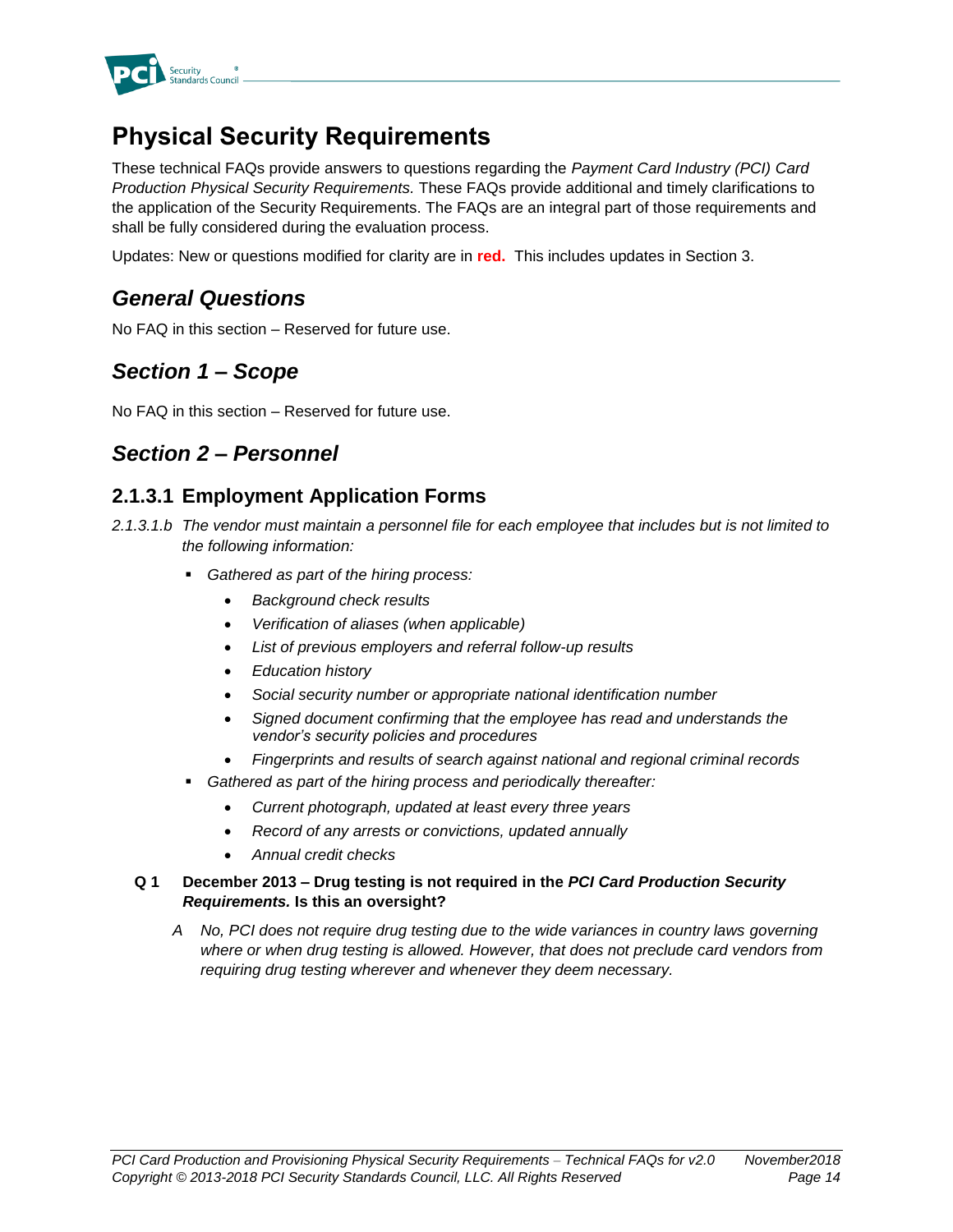

- **Q 2 July 2013 – Requirement 2.1.3.1 requires annual credit checks. In some countries, only a small fraction of the employees have ever had a credit transaction, so the local credit bureau does not have any record of them. What should happen in these cases?**
	- *A The intent of the requirement is to determine whether the person is under any financial duress that should be considered for their employment. Even if the credit check is expected to not show anything, it still must be attempted. If the person does not have a credit history, the vendor should apply alternative procedures as the vendor deems appropriate in order to fulfill the intent of this requirement.*
- **Q 3 August 2015: Does the card vendor have to use fingerprints to conduct a search against criminal records as part of the background check process?**
	- *A A criminal background search must be conducted. That search may use fingerprints or any other method or means of identification. If fingerprints are not used (e.g., it is not legally permissible) for this purpose, they do not need to be collected or retained.*

### **2.4.1 External Service Providers – General Guidelines**

- *2.4.1.b The vendor must ensure that the requirements of Section 2.1, "Employees," of this document have been met by the employer of all suppliers, repair and maintenance staff, and any other external service provider.*
	- **Q 4 December 2013 – Requirement 2.4.1 states that all third-party service providers (for example, suppliers, repair and maintenance staff, and any other external service providers) must meet the same requirements as employees of the card vendor who have access to card products, components, and the high security area (HSA). This includes pre-employment testing, screening, training, termination checks, etc. Does the card vendor have to directly conduct these reviews?**
		- *A No. The intent of this objective is to ensure that service provider employees with access to the HSA conform to the same employment screening criteria as staff employed by the vendor. As noted in Requirement 2.4.1, the employer of these third-party service providers should conduct the necessary reviews. The card vendor meets this requirement by either directly performing the review or by contractually obligating the third-party external service provider to conduct these reviews.*

### **2.5.1 Vendor Agents – General Guidelines**

- *2.5.1.a Prior to conducting any business with an agent or third party regarding card-related activities, the vendor must register the agent with the VPA and obtain the following information:*
	- *Agent's name, address, and telephone numbers*
	- *Agent's role or responsibility*
	- **Q 5 July 2014 – In the context of this requirement, what are card-related activities and what activities are allowed for agents or third parties?**
		- *A Card related activities such as sales and marketing activities are allowed. Agents and third parties must never produce, own or handle cards.*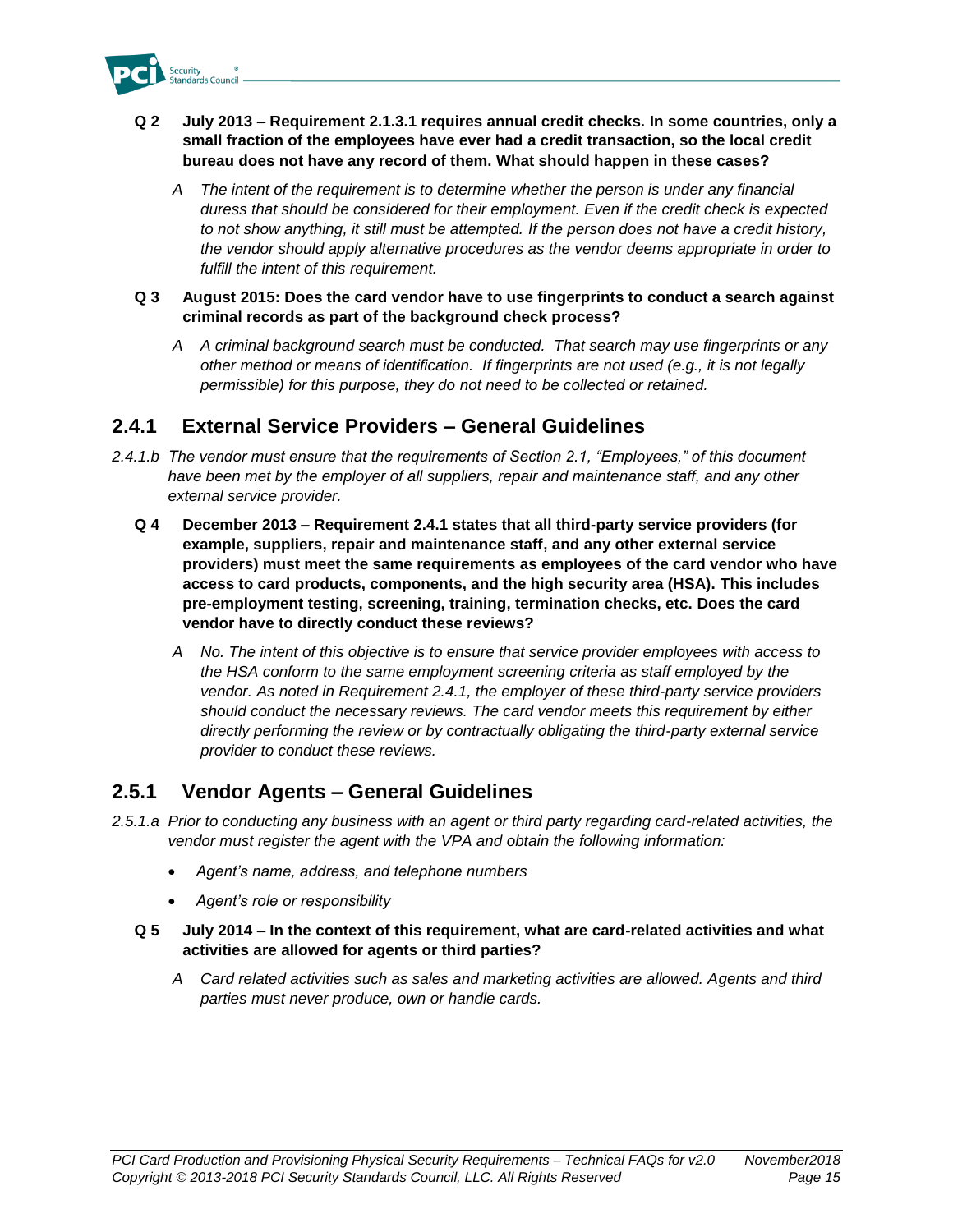

# *Section 3 – Premises*

# **3.1 External Structure**

#### **3.1.1 External Construction**

*3.1.1.b The vendor must prevent unauthorized access to buildings, building areas, or structures containing technical machinery or equipment such as the heating system generator, auxiliary power supply, and air conditioning.*

#### **Q 6 October 2014 - If a facility has a fence around the whole property, is a separate fence still required around the technical machinery?**

*A Yes, separate access controls are still required. There will be many people who will have access beyond the fence (everyone entering the facility) but who will not be authorized to access the machinery nor do they need to have access to the technical machinery. In general, technical machinery is not protected by a fence but by proper locked coverings or doors.*

#### **3.1.2 Exterior Entrances and Exits**

*All non-emergency exterior entrances and exits to the facility must be:*

- *a) Contact-alarm monitored*
- *b) Locked or electronically controlled at all times*
- *c) Reinforced, where applicable, to resist intrusion (e.g., steel or equivalent construction that meets local fire and safety codes)*
- *d) Fitted with an access-control device (i.e., card reader or biometric) that automatically activates the locking mechanism*
- *e) Fitted with a mantrap or interlocking configuration to prevent staff "piggybacking" or tailgating (excluding emergency exits)*
	- **Q 7 May 2017: For a facility located in a shared building, is it accepted that the entrance to the facility be internal to the building? This means that employees will firstly enter the main building entrance used by multiple tenants and subsequently enter the facility entrance. The facility entrance has interlocked doors, card access, CCTV, etc.**
		- *A Yes, the facility entrance may be internal to the building if the building is shared by multiple tenants. For security compliance, the internal facility entrance may function as the building entrance. The interior facility entrance must then comply with the security requirements defined for exterior entrances and exits.*
	- **Q 8 May 2017: For a facility located in a shared building, is it required for the main building entrance to comply with the security requirements in section 3.1.2 Exterior Entrances and Exits.**
		- *A No, the main building entrance that leads to multiple tenants does not need to comply with the requirements for exterior entrances and exists. Instead, the entrance to the building segment occupied by the card production vendor is considered the building entrance and must comply with the requirements defined for exterior entrances and exists.*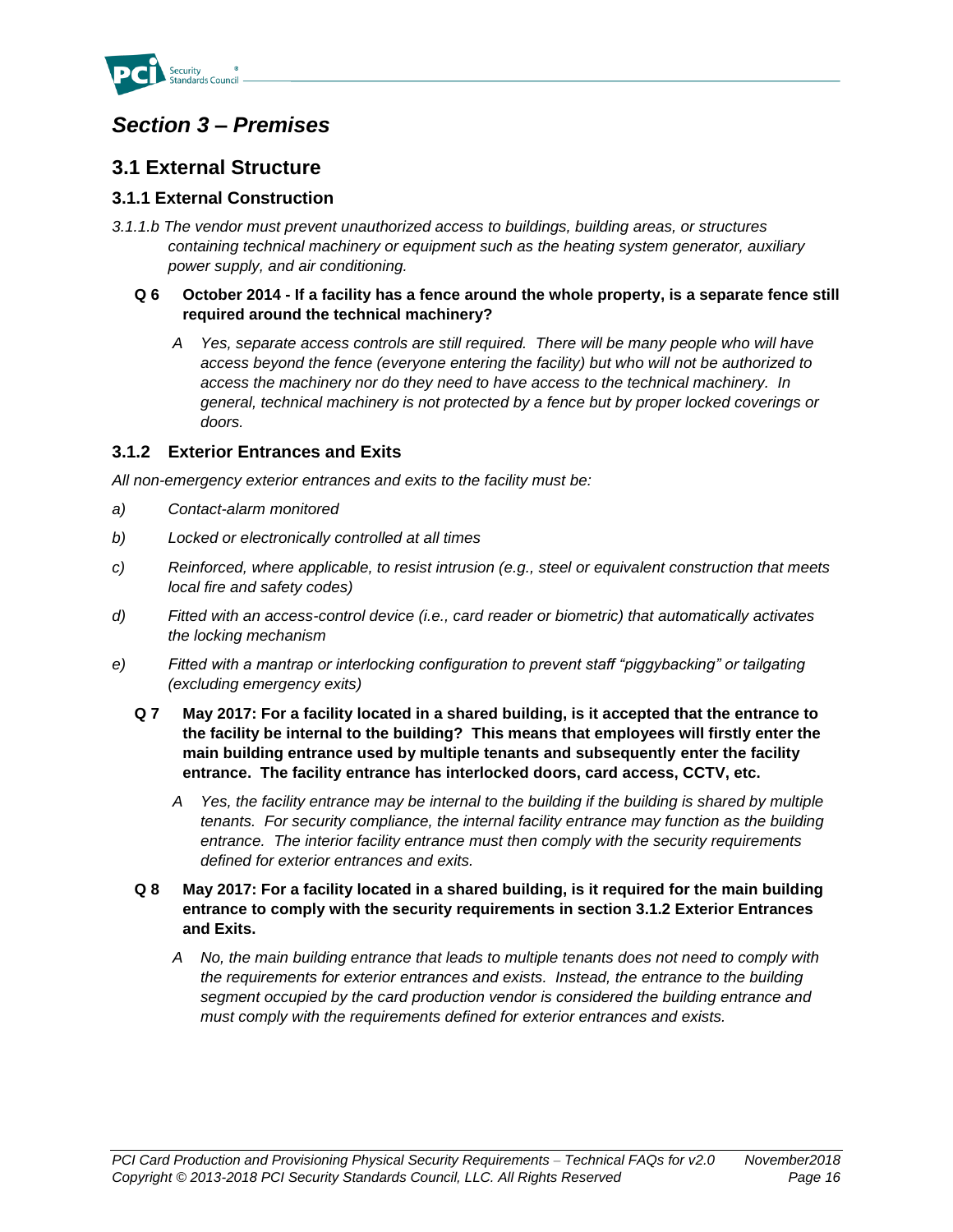

#### **3.1.3 External Walls, Doors and Windows**

- *a) All exterior walls must be pre-cast or masonry block or material of equivalent strength and penetration resistance.*
- *b) Windows, doors, and other openings must be protected against intrusion by mechanisms such as intruder-resistant (e.g., "burglar-resistant") glass, bars, glass-break detectors, or motion or magnetic contact detectors.*
	- **Q 9 December 2015: If a card vendor is using a hosted or other type of shared facility, there may be a combination of real external concrete walls of the building and walls inside the facility that would be considered 'external' to the card vendor, or only interior perimeter walls. For interior walls that form the 'exterior' for the card vendor, it may not be feasible to use pre-cast or masonry block material for the construction due to legal, safety or other considerations. For purposes of this requirement, what would be considered material of equivalent strength and penetration resistance?**
		- *A Interior walls may be considered equivalent if they are constructed of metal studded fire rated sheet rock (drywall) with expanded metal (security) mesh. The mesh must be constructed of steel or a stronger material and meet the ASTM F1267-12 or EMMA 557-12 standard. The construction must include vibration detectors to detect any attempts to cut through. The expanded metal (security) mesh shall meet the following minimum requirements:*
			- *16 gauge metal studs are used with 12inch (305mm) on center*
			- *0.75inch #9 steel mesh or 3/4inch #9 or 19mm #9*
			- *Thickness 0.120 inches (3mm) 0.01 inch tolerance (0.5mm)*
			- *Expanded metal mesh is anchored to the stud with vendor supplied mesh anchors every 12 inches (305mm) and installed per the manufacturer's requirements.*

*The installation must be double lined drywall, with expanded metal mesh on the attack side from true floor to true ceiling.* 

# **3.3.2.2 Security Control Room / Location and Security Protection**

#### *3.3.2.1 Definition*

*This is the room housing the primary CCTV monitoring systems, intrusion, fire, and alarm-system control and access-control systems.*

*3.3.2.2.q The vendor must have mechanisms must be in place to prevent observation of security equipment (e.g., CCTV monitors) inside the security control room. For example, by covering all security control room windows with a one-way mirror film or other material preventing viewing from outside.*

#### **Q 10 December 2013: Are any methods of covering security control room windows allowed, other than those described in 3.3.2.2.q?**

*A Yes. Other mechanisms may be used as long as they achieve the same result of preventing observation to inside the security control room to view the security equipment—e.g., CCTV images.*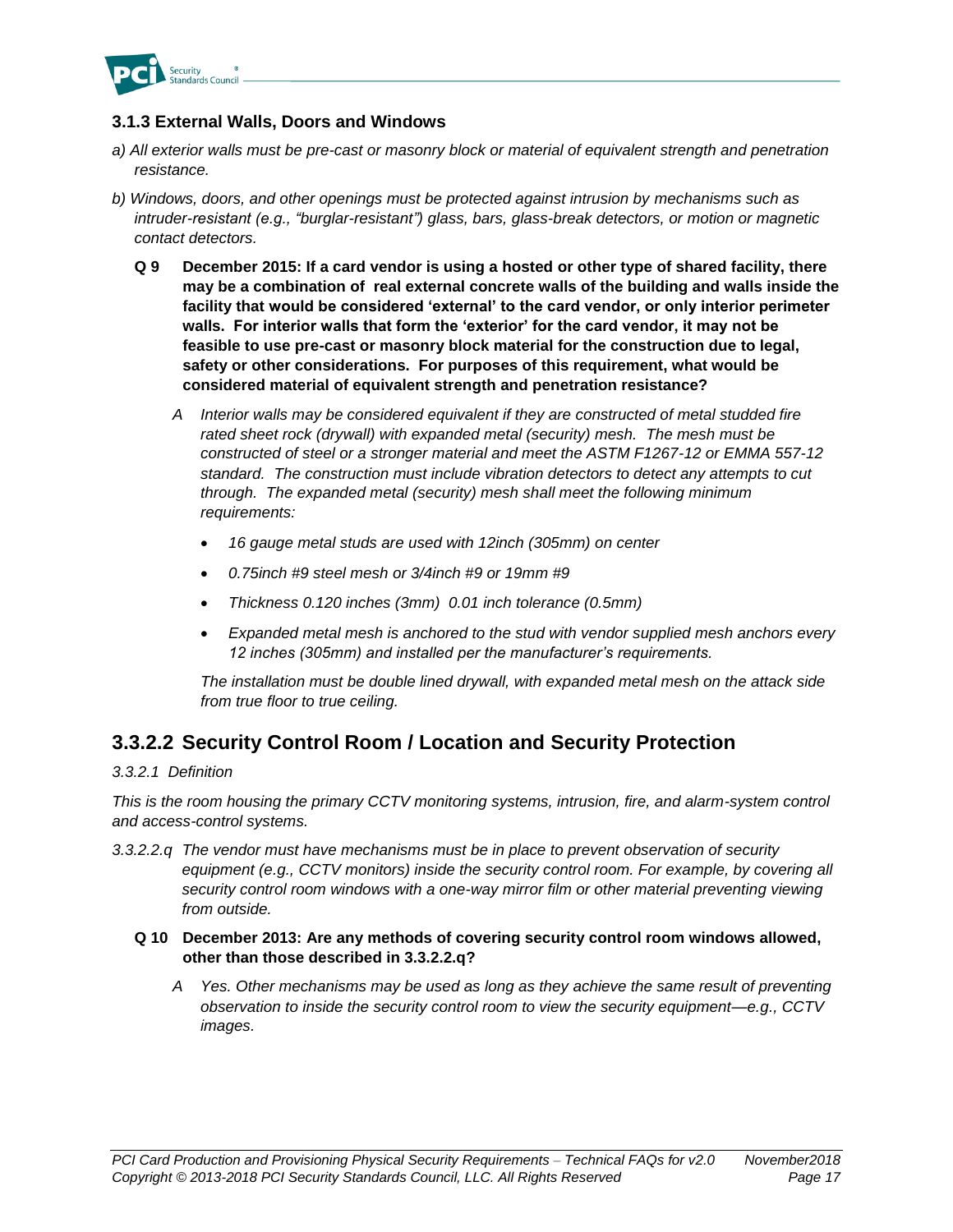

*t) The CCTV and access control servers must be in the security control room or a room with equivalent security. The servers must not be in the HSA.*

#### **Q 11 May 2017: Under what circumstances, if any, can DVRs be located in the HSA?**

- *A The DVRs must:*
	- *Be protected from access by unauthorized personnel. For example they are installed in:*
		- *1. The HSA server room under normal dual access control restricted to authorized personnel, and the DVR's are installed in lockable racks only accessible by authorized staff, or*
		- *2. A dedicated HSA Security Equipment Room under dual access control*
	- *Either not have network capability, or if present, policies and procedures must exist to prevent the enablement or usage of the network capability.*

### **3.3.3.1 High Security Areas (HSAs) / Definition**

*Areas in production facilities where card products, components, or data are stored or processed are called high security areas. Only card production and provisioning-related activities shall take place within the HSA.*

- **Q 12 January 2015: Only card production-related activities shall take place within the HSA. Does this preclude the existence of test and non-production servers and HSMs from existing in the HSA?**
	- *A Equipment that is purely associated with test activities is not allowed in the HSA. Test (nonproduction) keys and test (non-production) data cannot be used with production equipment. Cards used for testing that use production keys and/or data must be produced using production equipment.*
- *3.3.1.c With the exception of mobile provisioning, if multiple HSAs are within the same building, they must be contiguous.*
	- **Q 13 December 2013 – Areas in production facilities where card products, components, or data are stored or processed are called high security areas. Section 3.3.3 states that these HSAs must be contiguous if they are within the same building. In some building designs these areas are non-contiguous and retrofitting is prohibitively expensive. Are there any other options?**
		- *A Yes. HSAs in the same building that are not contiguous may exist provided they are treated physically and logically as separate facilities—i.e., use of secure physical transport and encryption of sensitive data.*

# **3.3.4.1 HSA / Access Control**

- *3.3.4.1.e The HSA and all separate rooms within the HSA must be protected by internal motion detectors, even if no production occurs in the room..*
	- **Q 14 December 2013 – Does this requirement apply to chemical storage areas, cleaner cupboards, and other maintenance/supplies storage?**
		- *A A space within the HSA may be defined as a cupboard or similar which does not require motion detection if it is not possible for an individual to walk into the space and no longer be visible.*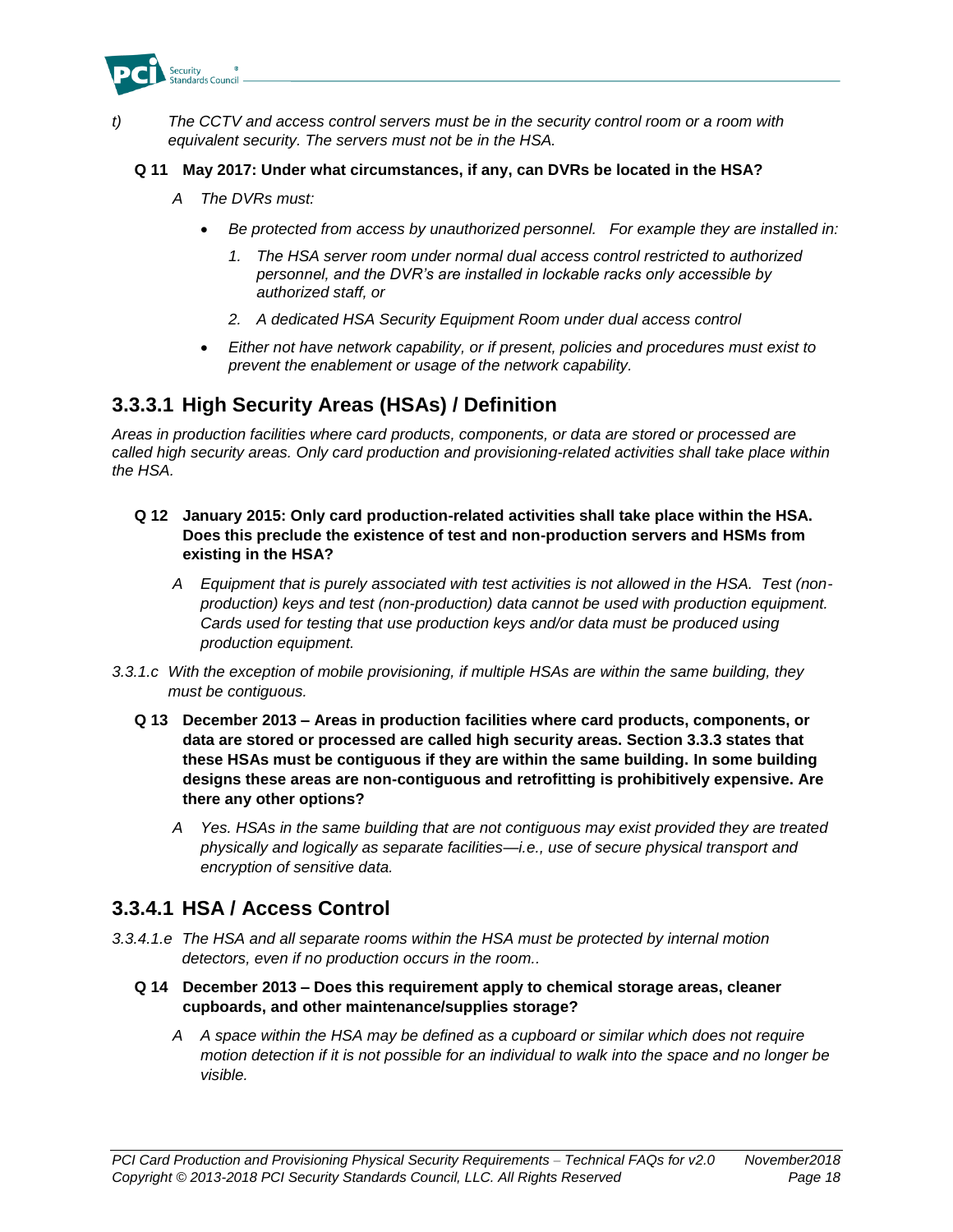

- *3.3.4.1.h No one is allowed to bring personal items (for example, packages, lunch containers, purses) or any electronic devices (including but not limited to mobile telephones, photo cameras, and PDAs), into the high security area. Medical items such as medications and tissues are acceptable if in clear containers that can be examined. No food or beverages are allowed.*
	- **Q 15 March 2016 - Is it OK for a company to provide water stations with disposable cups or disposable bottles inside the HSA for hydration and/or medication purposes as long as the disposable cups or disposable bottles are discarded in the trash before exiting the HSA?**
		- *A Yes if company provided. These must be brought in/out through the goods/tools trap*
- *3.3.4.1i If the access-control server is not located in the security control room it must be located in a room of equivalent security. The access-control server cannot be located in the HSA*
	- **Q 16 January (update) 2015 - Is the Access Control Server located in the Security Control Room or in the Server Room?**
		- *A The activities in the HSA are restricted to card production activities and therefore the access control server cannot be located in the HSA where the Server Room is required to be because for networked systems, only servers directly related to data preparation and personalization are allowed within the HSA.*

### **3.3.4.4 Security Controls**

- *a) Bullet-resistant (e.g., UL 752) glass or iron bars must protect all windows in HSAs.*
	- **Q 17 March 2017 - Does the requirement for bullet-resistant glass or iron bars to protect all windows in HSAs apply only to external windows of the HSA, or does it also apply to windows on internal walls?**
		- *A This requirement is under revision. The requirement applies only to exterior windows that are part of the HSA perimeter.*

### **3.3.5 HSA Rooms**

- *3.3.5.a Separate rooms within the HSA must meet all of the above requirements with the exception of person-by-person access.*
	- **Q 18 July 2013 – Requirement 3.3.4 specifies controls that must be applied to all rooms within the High Security Area (HSA), and Requirement 3.3.5 specifies the following as rooms that may exist within the HSA as:**
		- **Pre-Press Room**
		- **Work in Progress (WIP) Storage Room**
		- **Card Product and Component Destruction Room(s)**
		- **PIN Mailer Production Room**
		- **Server Room & Key Management Room**

#### **Do the controls specified apply to other rooms within the HSA?**

*A Yes, they apply to all rooms in the HSA. Non-compliant rooms must be either closed off or reconfigured to no longer be separate rooms.*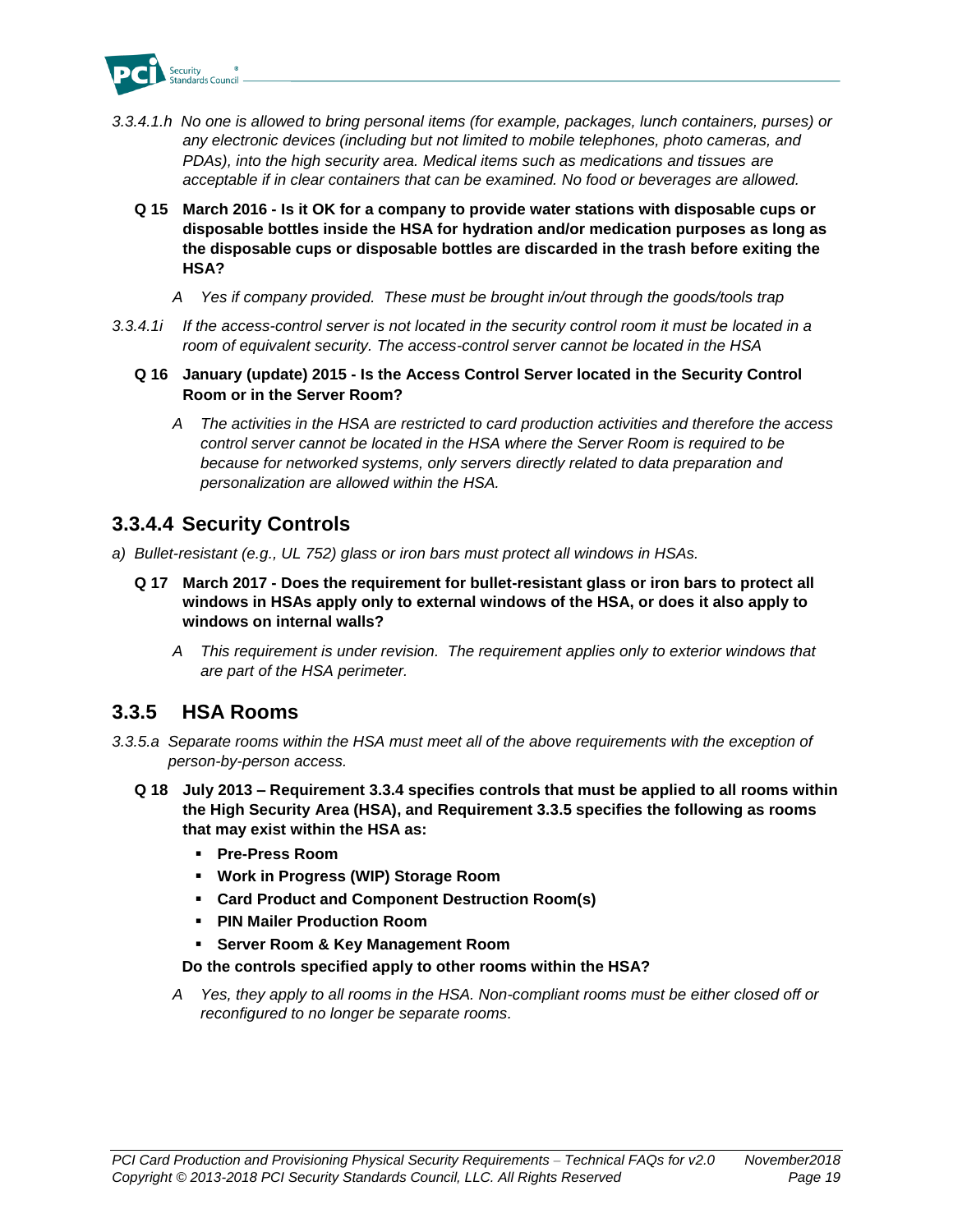

#### **Q 19 December 2013: Local regulations or other safety considerations may require the presence of fire doors in the HSA. Are there any special considerations?**

*A Yes. If the HSA contains fire doors and these doors are normally closed or can be manually closed, these doors are subject to the same access controls as any other door that provides access to a room.*

*If the HSA contains fire doors and these doors are locked open and only closed automatically when a fire alarm is activated, the access controls that normally apply for accessing a room do not apply.*

#### **Q 20 December 2013 – Separate rooms within the HSA must meet all of the requirements in Section 3.3.4, with the exception of person-by-person access. If a room cannot or will not be made to meet these requirements, what options exist?**

- *A The card vendor has three options:*
	- Close off the room from accessibility to anyone with HSA access.
	- Reconfigure smaller rooms into a larger room meeting the requirements.
	- *Convert non-compliant rooms into spaces within a HSA that are no longer fully enclosed—e.g., by removing doors.*

*Note that where person-by-person access is not required, anti-passbook is still required.*

#### **Q 21 December 2013 – For purposes of 3.3.5, do elevators, stairwells, closets and glassenclosed rooms (e.g., conference rooms or other room types) constitute a room?**

*A If an elevator has a door, access to it must be controlled. Stairwells are not a room if they do not have doors. Closets would not be considered a room if a person could not physically enter. However, a storage room with a door is considered a room. Glass-enclosed rooms are also considered rooms for purposes of this requirement.*

#### **Q 22 October 2014 - If curtains or similar are used to segment the HSA in subareas, do those subareas constitute rooms for purposes of these requirements.**

- *A If visibility into the segmented area is not impaired from the general HSA area (for example: use of clear curtains), then the sub area does not constitute a room and therefore, any requirements pertaining to rooms do not apply for these subareas. When visibility is obstructed (for example: use of opaque curtains) in the "door" area, the opaque curtain acts as a door thus creating a room and all requirements pertaining to rooms apply.*
- **Q 23 October 2014 - If the walls and/or door (s) of the room are glass such that the view is not restricted, does that constitute a room?**
	- *A Yes it is a room. While glass allows visibility it still restricts access.*
- **Q 24 October 2014 - Are any of these options acceptable to implement in lieu of implementing the controls for separate rooms under this section such as:**
	- **Glass doors without locks and a fully lit room**
	- **Clear plastic flaps hanging from the door**
	- **Swinging or sliding glass doors that do not have any type of closure mechanism**
	- *A Glass doors without locks and swinging or sliding doors are not acceptable. Clear plastic flaps hanging from the door or no door at all are the only viable options.*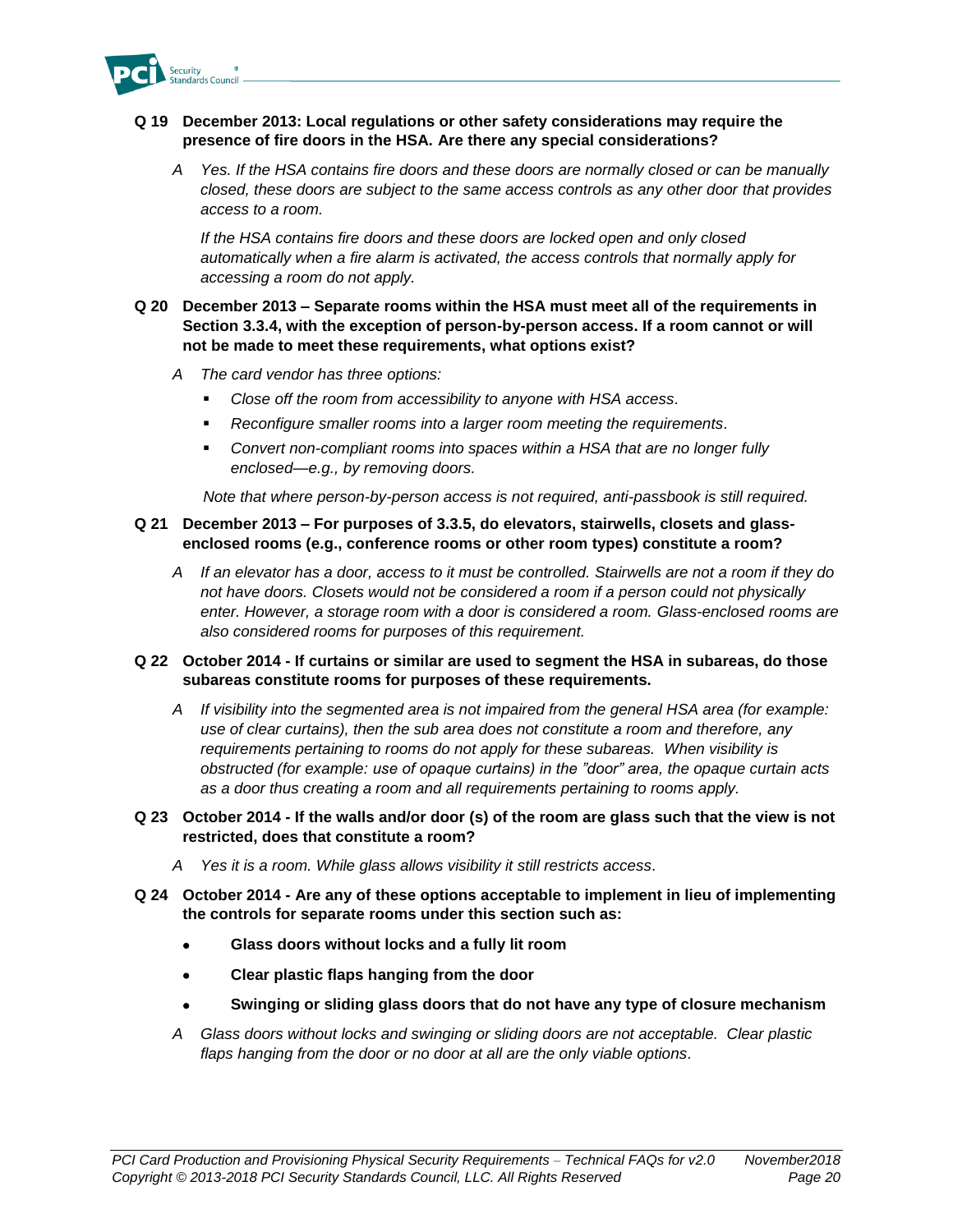

*3.3.5.b Toilet rooms are prohibited except where required by local law. Where used, the entry/exit way must be camera-monitored.*

#### **Q 25 October (update) 2016 –What is the rationale for Requirement 3.3.5.b?**

*A The intent is to prevent any single individual being unobserved or restrict access while within any room within the HSA. This is not a new requirement and was in place under the prior individual payment brand requirements so there should be limited impact on card vendors previously held to payment brand criteria. Toilet rooms that are not fully enclosed and are accessible without opening the door (i.e., sufficient space exists above and/or below the enclosure to access the area) are not subject to this requirement.*

#### **3.3.5.1 Pre-Press Room**

- *a) The pre-press process must be performed in a separate room within the HSA.*
- *b) The pre-press room is where the vendor produces or stores film, plates, or electronic media.*
	- **Q 26 March 2015 - Can the following processes be performed in the rooms outside the high security areas:**
		- **Design development (external graphical view) of a plastic card;**
		- **Printing the plastic cards designs/rough copies with your company logo on a printer;**
		- **Preparation of a file containing the plastic card design for output to CTP devices (not an output itself, but only the preparation)**
		- *A Work that is purely design work does not need to occur in the HSA. But where the machinery is present that enables the production of the design, e.g., the plates or the printing of high resolution images and any pre-production samples, it must be in the HSA.*

# **3.3.5.3 Sheet Destruction and Card Destruction Room(s)**

*Destruction of card product and component waste must take place in a separate room(s) within the HSA that is dedicated for destruction.*

- **Q 27 October 2014 - In the Card Production Physical Security Requirements it states that card destruction must occur in a separate room within the HSA. Would the Vault be considered a separate room or does in need to be in a secured room within the Vault?** 
	- *A A dedicated room must be used for destruction. This room must be in the HSA and may optionally be a secured room within the vault. This room must meet all room requirements. For example, the destruction room must have its own access controls.*
- **Q 28 October 2014 - Sheet and card destruction must take place in a separate room within the HSA that is dedicated for destruction. Does this apply to other materials such as used tipping foil, holographic materials and signature panels?**
	- *A Yes.*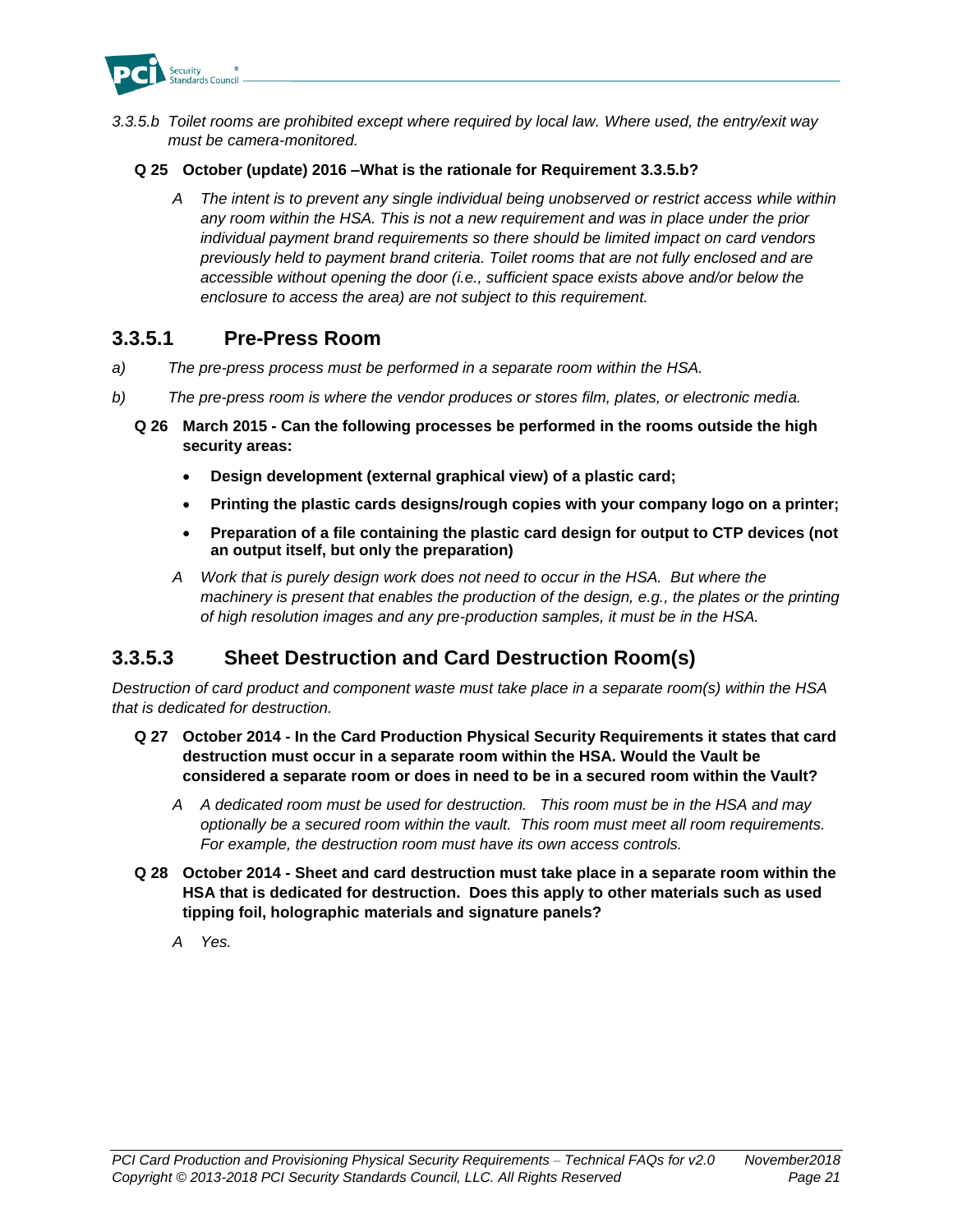

# **3.3.5.4 PIN Mailer Production Room**

- *3.3.5.4 b Employees involved in personal identification number (PIN) printing and mailing processes must not monitor or be involved in the personalization, encoding, and embossing of the related cards. Individuals may perform other non-personalization activities in addition to PIN printing, except for those that give access to cardholder data such as data administration, packaging, or mailing activities.*
	- **Q 29 July 2014 - If PIN printing and mailing, and personalization, encoding and embossing take place in an open area, how can this requirement be met?** 
		- *A PIN printing must occur in a separate room except as delineated in PIN Printing and Packaging of Non-personalized Prepaid Cards. Documented procedures must exist that restrict personnel involved in PIN printing and mailing from being involved in the personalization, encoding and embossing of the related cards.*
	- **Q 30 March (update) 2017 - Employees involved in personal identification number (PIN) printing and mailing processes must not monitor or be involved in the personalization, encoding, and embossing of the related cards. Does this mean that operators who only work in the Vault, Warehouse, Dispatch, or any other role located outside the HSA, can perform PIN printing / mailing services?** 
		- *A The intent is to prevent staff that personalize those specific cards from also having access to the PINs during generation or printing. Individuals may perform other non-personalization activities in addition to PIN printing, except for those activities that have access to clear text cardholder data such as packaging or mailing activities.*

*Personnel involved in personalization must never be involved in PIN printing of the associated cards. Defined procedures must demonstrate that these personnel are not involved in the production of the associated cards.*

# **3.3.5.5 Server Room & Key Management Room**

- *3.3.5.5.a Server processing and key management must be performed in a separate room within the personalization HSA. Data preparation must occur here. Server processing and key management may occur in the same room or each in a separate room.*
- *3.3.5.5.b Systems and applications that make up the cloud-based provisioning network must be physically segregated from other vendor networks and internet-connected networks. This includes separation of servers, firewall, and HSM. For example, in a traditional card vendor environment this could be a separate rack in a server room, or in a provisioning-only entity, housed in a separate room or cage in a data center. It cannot be in the same rack as other servers used for different purposes.*
- *3.3.5.5.c An internal CCTV camera must be installed to cover the access to this room and provide an overview of the room whenever there is activity within it. The camera must not have zoom or*  scanning functionality and must not be positioned in such a manner as to allow observation of *keystroke entry or the monitoring of the screen.*
	- **Q 31 October 2014 - Server processing and key management must be performed in a separate room within the personalization HSA. What is considered 'server processing'?** 
		- *A This applies to servers used for data preparation and personalization. It does not apply to DMZ based components.*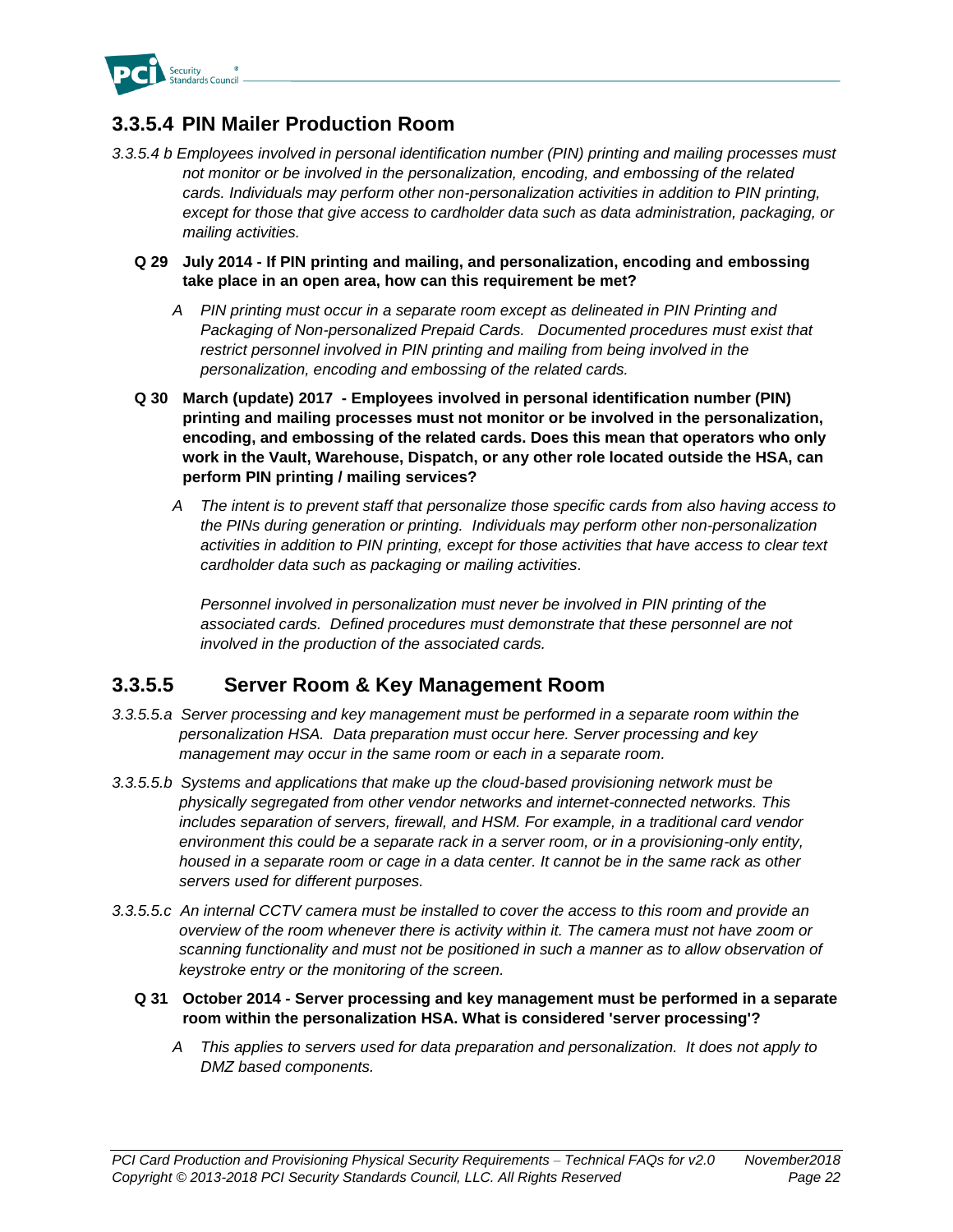

#### **3.3.5.6 Vault**

- *3.3.5.6.b Vaults must be constructed of reinforced concrete (minimum 15 centimeters or 6 inches) or at least meet the Underwriters Laboratories Class I Burglary Certification Standard (e.g., UL 608),*  which provides for at least 30 minutes of penetration resistance to tool and torch for all *perimeter surfaces—i.e., vault doors, walls, floors and ceilings.* 
	- *An outside wall of the building must not be used as a wall of the vault.*
	- *If the construction of the vault leaves a small (dead) space between the vault and the outside wall, this space must be constantly monitored for intrusion—e.g., via motion sensors.*
	- *No windows are permitted.*
	- *There must be no access to the vault except through the vault doors and gate configurations meeting these requirements. The vault must be protected with a sufficient number of intruder-detection devices that provide an early attack indication (e.g., seismic, vibration/shock, microphonic wire, microphone, etc.) on attempts to enter and also provide full coverage of the walls, ceiling, and floor.*
	- *The vault must be fitted with a main steel-reinforced door with a dual-locking mechanism (mechanical and/or logical—e.g., mechanical combination and biometrics) that requires physical and simultaneous dual-control access. The access mechanism requires that access occurs under dual control and does not allow entry by a single individual—i.e., it is not feasible for a single individual to use credentials belonging to someone else to simulate dual access.*
	- **Q 32 January 2015 - Is it permissible to have more than one entry/exit to the vault from the HSA if each door meets the strength requirement for a vault door and is alarmed and meets all other required controls for a vault door, including anti-passback, etc.**
		- *A Yes.*
	- **Q 33 January 2015 - Is it permissible to have an emergency exit from the vault to the HSA if the emergency door meets the strength requirement for a vault door, is alarmed and was not openable from outside?**
		- *A Yes.*
	- **Q 34 July 2015 - Can security mesh be used for vault construction in lieu of reinforced concrete as equivalent to the Underwriters Laboratories (UL) Class 1 Burglary Certification Standard, which provides for at least 30 minutes of penetration resistance?**
		- *A A) Security mesh is unacceptable unless direct evidence can be provided that it meets the UL 608 Standard for Burglary Resistant Vault Doors and Modular Panels Class 1 criteria. Other UL certifications, such as for fire resistance, are not acceptable as equivalent.*
	- **Q 35 February 2017 - Does the use of alternate materials in lieu of reinforced concrete comply with the vault construction requirement?**
		- *A Alternate materials other than reinforced concrete can be used if they meet the Underwriters Laboratories Class I Burglary Certification Standard for 30 minutes of penetration resistance. For example expanded metal mesh may meet the criteria. In general, materials such as steel mesh are unlikely to meet this requirement.*

*The vendor must provide evidence that the material has achieved certification to the UL 608 standard for penetration resistance. Fire resistance ratings are not relevant.*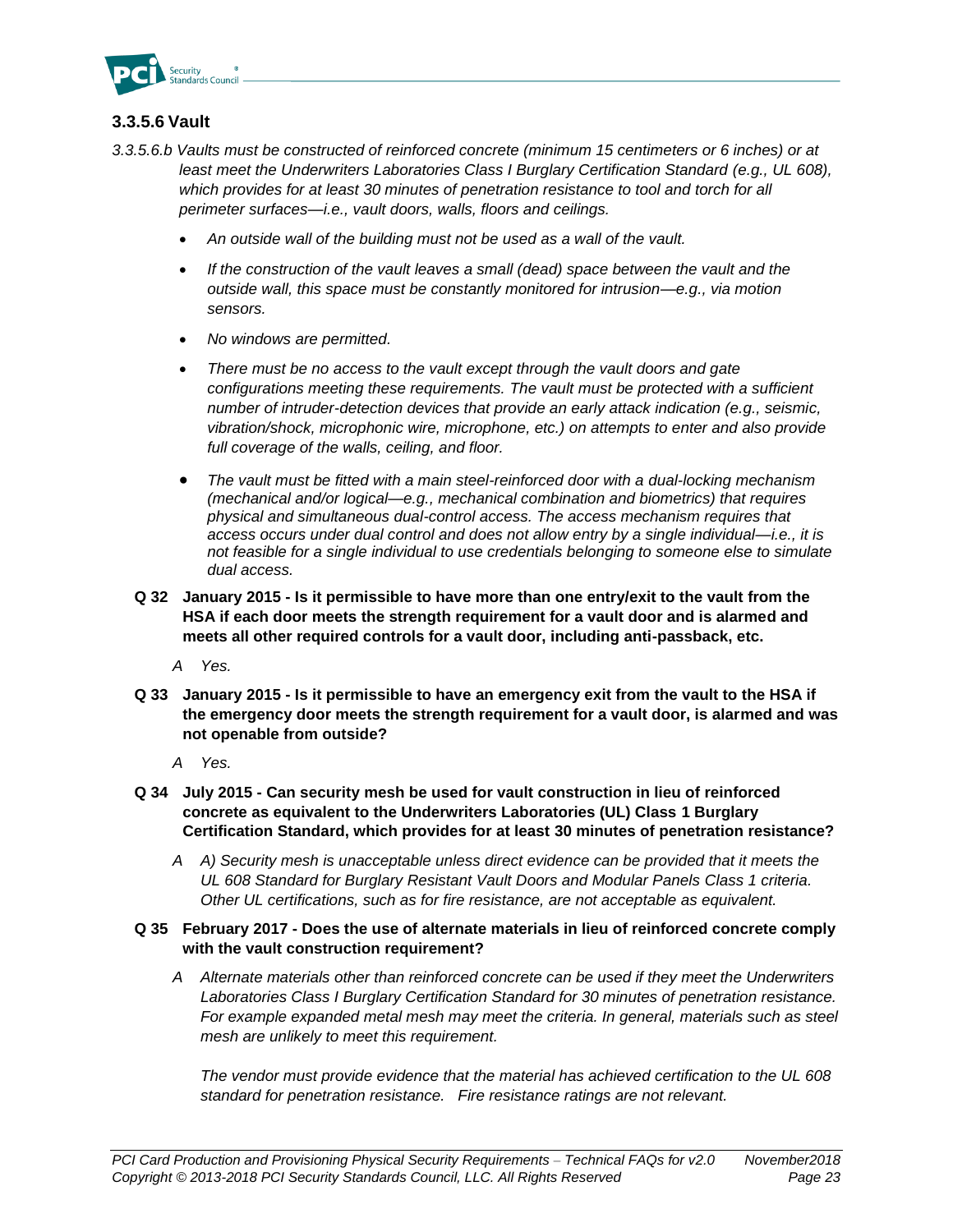

- **Q 36 February 2017 - Can new technology such as advanced intrusion detection systems that provide early warnings of potential intrusion satisfy the 30 minute penetration resistance defined in the vault construction requirement? For example, systems that combine laser scan technology and enhanced CCTV?**
	- *A Active monitoring systems provide notification that an intrusion may be in progress but do not restrict or delay access. The penetration resistance provided by concrete or other compliant construction materials provides a physical barrier that delays access to the vault and remains in effect should detection systems be compromised. Therefore, intrusion detection systems cannot be a substitute for the penetration resistance provided by the vault construction requirement.*
- **Q 37 February 2017 - PCI Card Production Physical Security Requirements Version 1.1 clarified that materials that provide equivalent strength and durability to reinforced concrete must meet the Underwriters Laboratories Class I Burglary Certification Standard providing for at least 30 minutes of penetration resistance. How does this clarification impact facilities that were erroneously interpreted to use materials of 'equivalent strength and durability'?** 
	- *A The intent of the clarification was to ensure that all facilities are held to the same objective standard. In that regard the following applies:*
		- • *Vaults constructed subsequent to the March 2015 publication date of v1.1 must meet the requirement.*
		- *Vaults existing prior to the March 2015 publication date that do not meet the requirement must comply with the following:*
			- *1. Any major renovation to the facility must include constructing the vault in accordance with the requirement.*
			- *2. Become compliant within five years from the publication of this FAQ.*
			- *3. Have and actively maintain a management action plan that demonstrates the intent to adhere with the latest version of the PCI Card Production and Provisioning Physical Security Requirements. This plan must be reassessed at least annually.*

# **3.3.6.2 Shipping and Delivery Areas**

- *e) The inner shipping/delivery area door must have access control installed to restrict access to authorized users and to record usage. The logging at a minimum must include each opening and closing of the door.*
	- **Q 38 December 2017 - Does this require the presence of a reader for '"in" access and a reader for "out" access i.e., either side of the door?**
		- *A No, this is not intended as an access control mechanism. The requirement is intended to track each opening and closing of the door so that there is full control and traceability of the process.*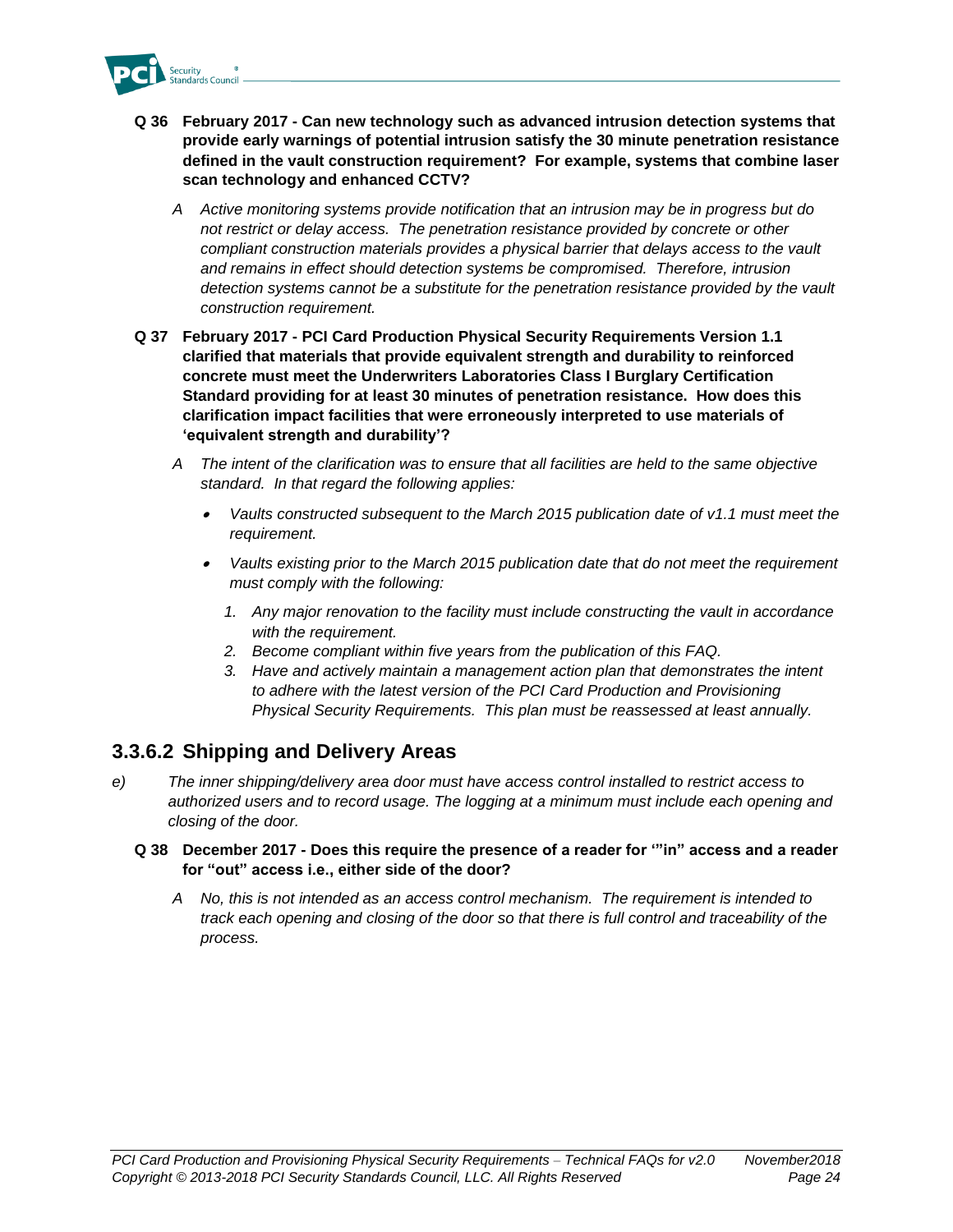

# **3.4.2.1 Identification badges**

- *a) Procedures must be documented and followed for managing identification (ID) badges.*
- *b) The vendor must issue a photo identification (ID) badge to each employee.*
- *c) The ID badge must not be imprinted with the company name or logo.*
- *d) Access credentials (which may be the ID badge) must be programmed only for the access required based on job function.*

#### **Q 39 March (update) 2017 - If an employee does not have their photo identification (ID) badge with them upon arrival, what are the consequences?**

*A A defined process must exist that requires the employee to provide alternate identification equivalent to what a visitor would need to provide to gain access. The identity and employment status of the employee must be verified. Their access must be explicitly authorized by someone who has ability to validate employment status and access qualifications. If access is granted, a temporary badge valid ONLY for the work shift must then be issued and then it must be expired. This event must be logged, including both the authorization and termination of the access.*

#### **Q 40 May 2017: ID badges cannot be imprinted with a company name or logo. Can badges be imprinted with other information, such as the vendor's street or mailing address?**

*A This requirement is under revision. Badges are not allowed to be imprinted with any information that may identify the vendor name or location.*

### **3.4.3.2. System Administration**

- **Q 41 July 2014 - Can a company have a badge access system that services multiple buildings on a single premises and/or multiple buildings throughout the world as long as the system is on its own segregated/dedicated network and all system changes are made on-site within a PCI compliant/secure room?**
	- *A For multiple buildings within the same facility, a single central location can administer all buildings. However, a central facility cannot administer multiple separate facilities. The badge access system must be located within a given facility and only control access to buildings within that facility.*

#### **Q 42 May 2017: Is it permissible to use a central site for remote monitoring of CCTV and access control system logging of multiple facilities?**

*A No. Centralized Administration, including monitoring is inappropriate because physical systems require more onsite presence to take timely corrective actions and for the validation of appropriateness of implementations. E.g., the ability to validate during onsite inspections, the correcting of camera dead spots and local facility knowledge.*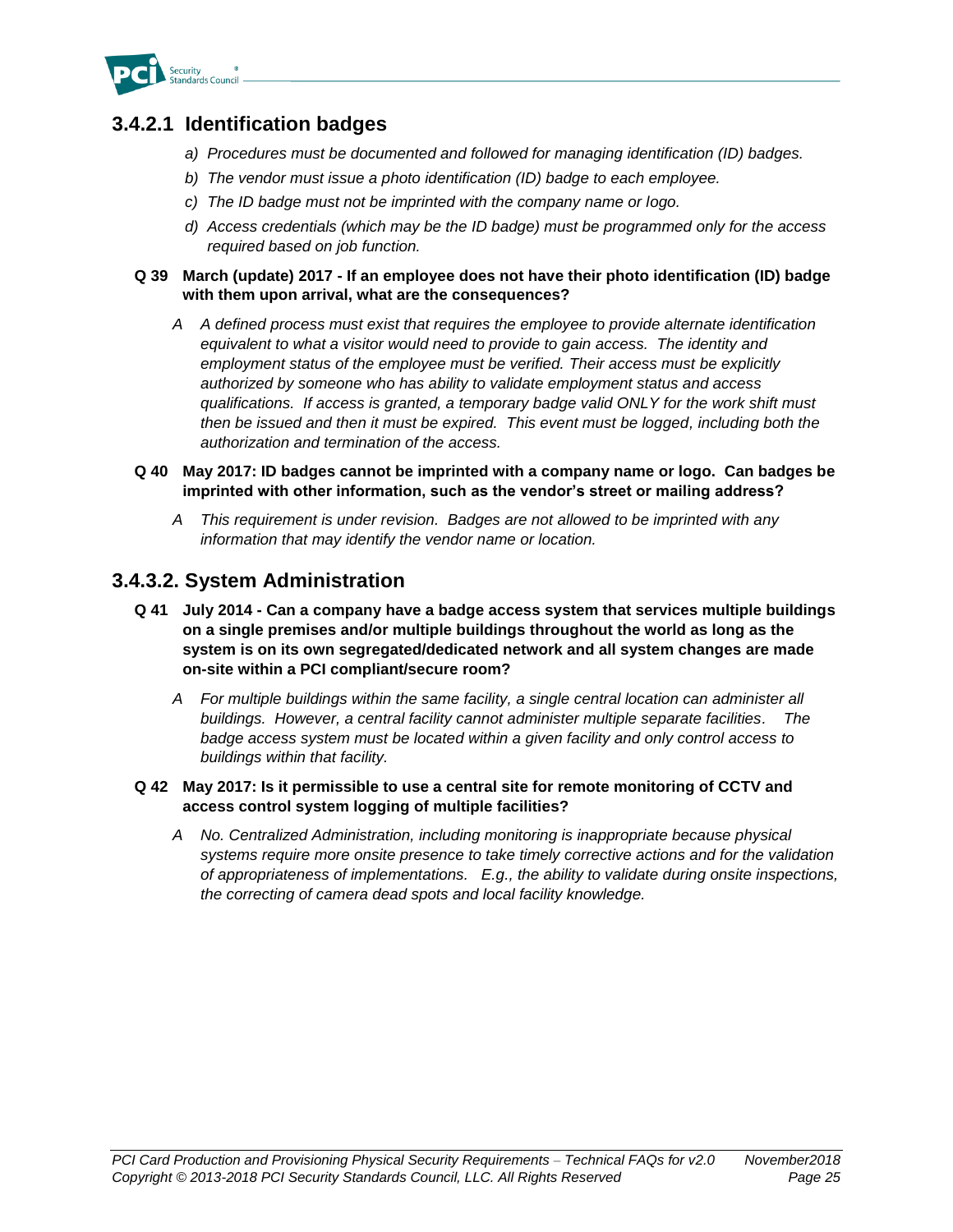

#### **Q 43 May 2018: For multiple buildings within the same facility, a single central location for a badge access system can administer all buildings. What other conditions exist?**

*A This requirement is under revision. Either a private or public network may be used. If a public network is used, a VPN as defined in the PCI Card Production and Provisioning – Logical Security Requirements in conformance with the requirements stipulated in the Logical Security Requirements must be used.* 

*A private network is defined as a network established by an organization that uses a private IP address space. Private networks are commonly designed as local area networks. Private network access from public networks should be properly protected with the use of firewalls and routers.* 

*A public network is defined as a network established and operated by a third-party telecommunications provider for specific purpose of providing data transmission services for the public. Data over public networks can be intercepted, modified, and/or diverted while in transit. Examples of public networks include, but are not limited to, the Internet, wireless, and mobile technologies.*

## **3.4.6.4 Retention of Video Recordings**

- *3.4.6.4.a CCTV images must be kept for at least 90 days and must be backed up daily. Both primary and backup copies must exist for a minimum of 90 days*
	- **Q 44 July 2014 – Backups must be kept for at least 90 days and must occur daily. Does each daily back up need to occur for at least 90 days and does the 90 days only pertain to backups?**
		- *A Standard back-up policies using full/incremental - daily/weekly/monthly – can be used. Both primary and back-up copies must be kept for a minimum of the most recent 90 days.*
- *3.4.6.4.b The backup recording must be stored in a separate, secure location within the facility and must ensure segregation of duties between the users and administrators of the system. Backups may also be stored in other facilities via techniques such as disk mirroring, provided the storage is secure in accordance with these requirements.*
	- **Q 45 December 2013 – Does the use of RAID technology meet the criteria for separate backup recordings?**
		- *A No. RAID technology is a storage technique that divides and replicates data among multiple physical drive in order to provide reliability, availability, performance and capacity. It is not a mechanism for backing up data.*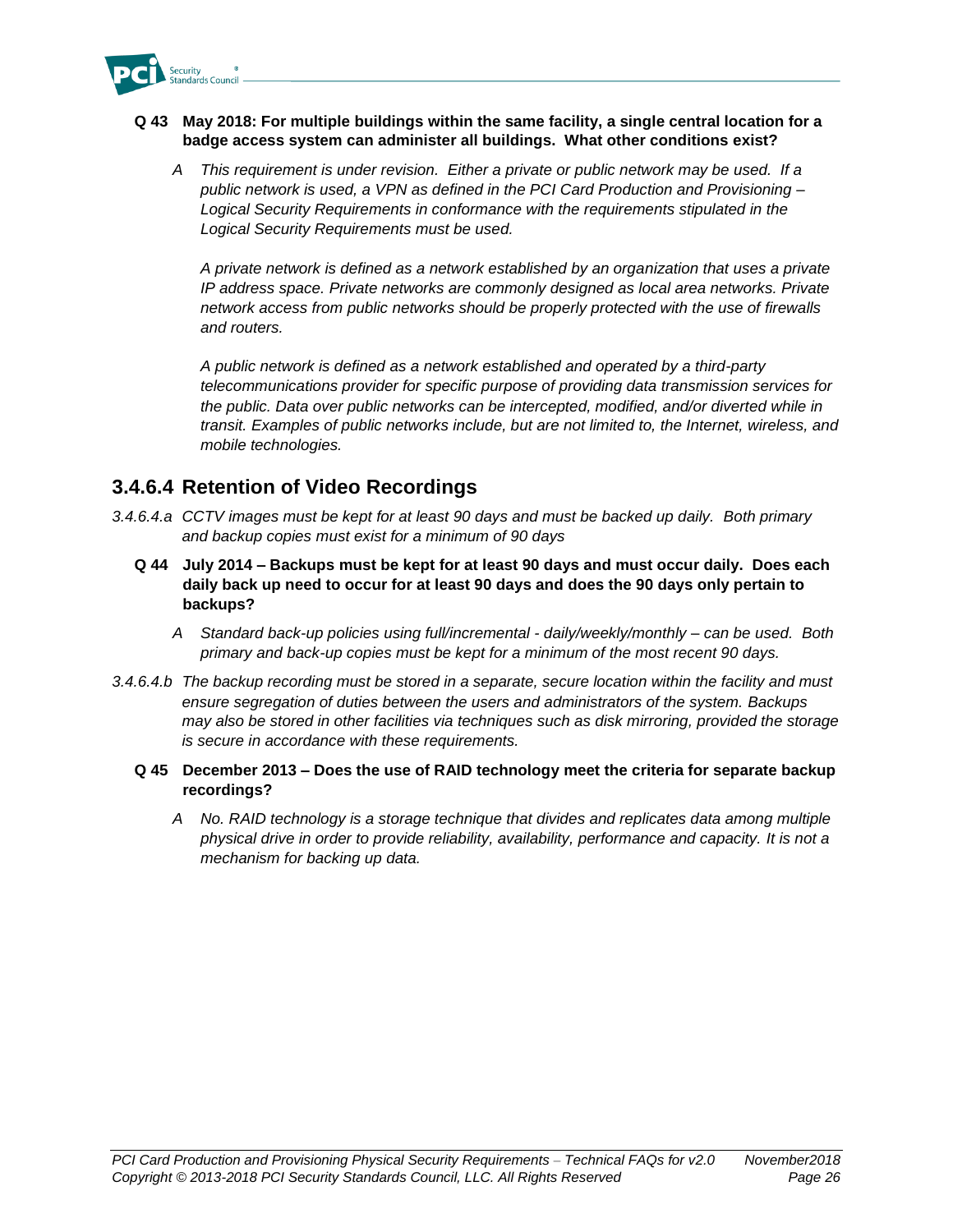

# *Section 4 – Production Procedures and Audit Trails*

# **4.5.1.2 Core Sheets / Partially or Fully Printed Sheets**

- *4.5.1.2.b Audit or accountability forms for core sheets must provide the following information for every order processed:*
	- *Good sheets*
	- *Rejected sheets*
	- Set-up sheets
	- *Quality control sheets*
	- *Unused core sheets*

#### **Q 46 December 2013 – Does this requirement apply to core sheets used at the facility?**

- *A It applies only to production quality core sheets printed with the payment system brand or issuer design and not to blank sheets.*
- **Q 47 September 2016 - Accountability forms must be used to account for information regarding core sheets used for each order. Specifically:**
	- **Good sheets**
	- **Rejected sheets**
	- **Set-up sheets**
	- **Quality control sheets**
	- **Unused core sheets**

**Does this apply to 'make ready' sheets?**

*A The audit or accountability forms only apply to make ready sheets if they are of the same quality as production sheets. Make ready sheets are normally lower quality sheets not suitable for production. E.g., make ready sheets are typically uniquely colored and are made from a sub-grade material and are used to get the press running, and stabilize the flow of ink within the machine. The material cannot be laminated into a functional card (physically cannot be laminated due to its sub-grade structure) They are freely issued to the press and used and overprinted between 2 and 10 times depending on the density of ink laid per run. Brand logos may be imprinted. These sheets do not require any audit control except for dual control destruction.*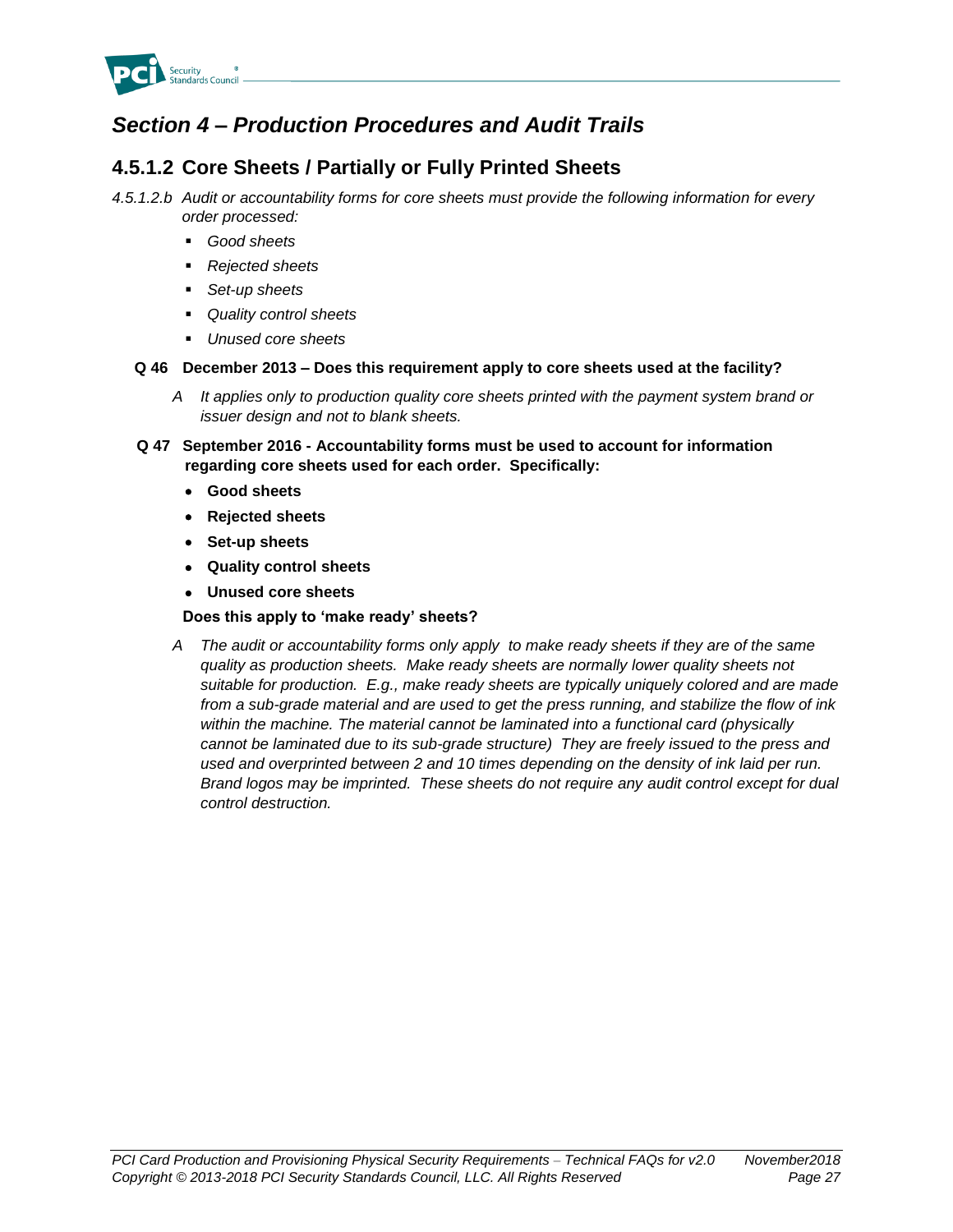

# **4.7 Audit Controls – Manufacturing**

#### **4.7.1 General**

*4.7.1.c An effective audit trail is comprised of a series of audit logs that must contain but are not limited to the following information:*

- *Description of the component or card product(s) being transferred*
- *Name and signature of the individual releasing the component or card product(s)*
- *Name and signature of the individual receiving the component or card product(s)*
- *Number of components or card products transferred*
- *Number of components used*
- *Number returned to vault or WIP storage*
- **Number rejected or damaged**
- *Number to be destroyed*
- *Date and time of transfer*
- *Name and signature of supervisor*
- *Signatures of persons inventorying components*
- **Q 48 December 2013 – Audit controls for manufacturing include tracking the number returned to the vault or WIP storage. Does this require that finished products that are already packed in containers or cartons prior to shipment be recounted before storage in the vault or WIP storage?**
	- *A Finished products that have been previously counted in a controlled manner and sealed in*  tamper-evident packaging do not require recounting; however, they must still be part of the *audit trail log.*
- *4.7.1.i During the processing of card products (encoding, embossing, and personalizing), only the minimum number of boxes or sleeves required may be opened at one time. The contents of partially used boxes or sleeves must be verified against the inventory control documents. Before additional boxes or sleeves are opened, any partially used boxes or sleeves must be fully used. The number of cards in partially used boxes and sleeves must be verified, and each box or sleeve must be rewrapped and sealed before being stored in the vault.*

#### **Q 49 February 2016 - Must all partially used boxes be sealed?**

*A Unsealed boxes are only permitted for stock that requires multiple pulls per day. Unsealed boxes must be in a centralized area within the vault. The counting process must be applied during the pull process and an inventory count under dual control must be performed for each unsealed box at the end of each shift.*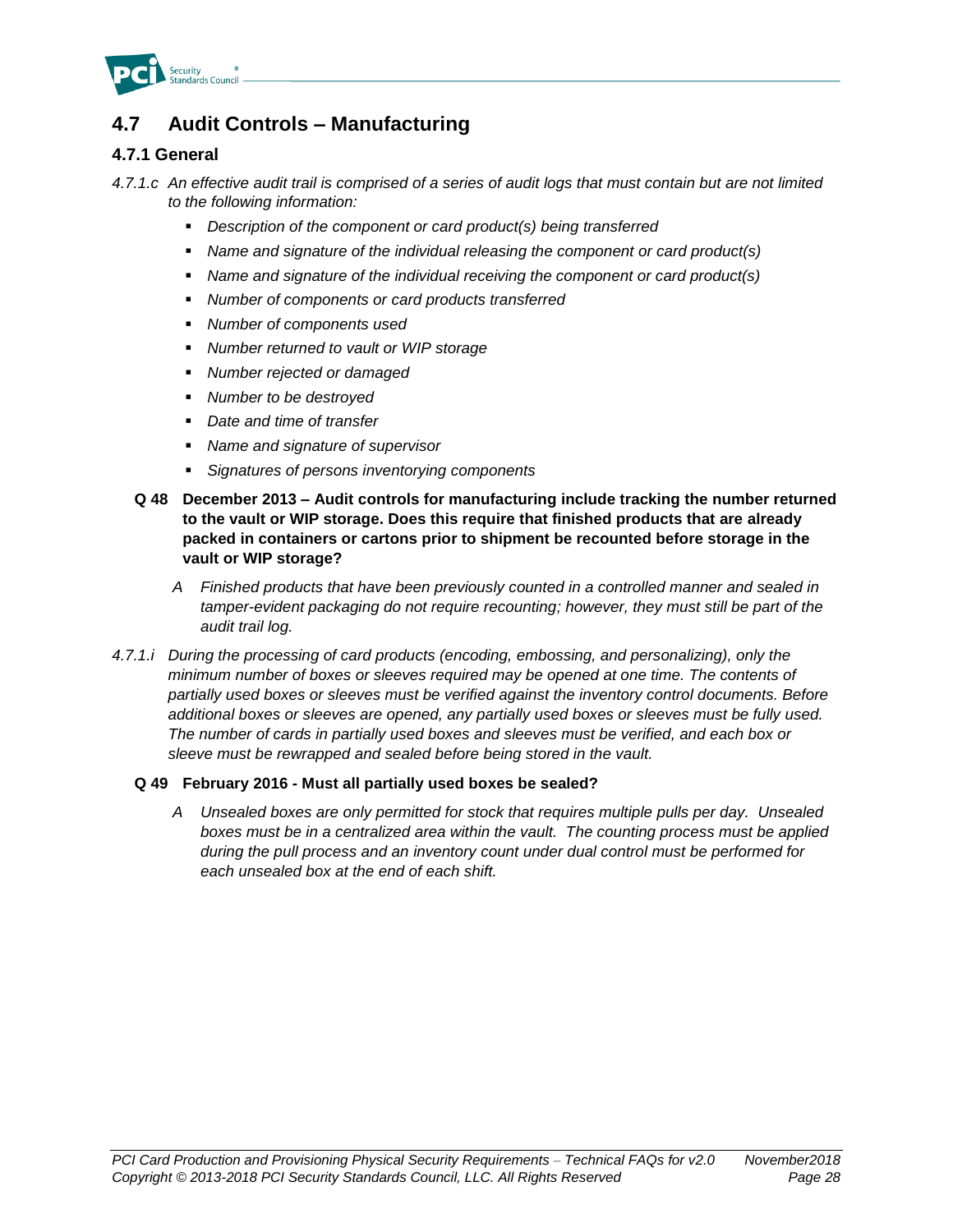

# **4.7.3 Personalization Audit Controls**

- *4.7.3.e For PIN mailers, include:*
	- *Number of mailers to be printed*
	- *Number of mailers actually printed*
	- *Wasted mailers that have been printed*
	- *Number of mailers transferred to the mailing area/room*
	- *Operator name and signature*
	- **EXED Than** *name and signature of an individual other than the operator, who is responsible for verifying the count.*

#### **Q 50 December 2013 – What happens if a supervisor or auditor is not available to sign off on the various required counts?**

*A For purposes of this requirement, the terms "operator," "supervisor," and "auditor" do not mean a formal job title, but rather define a function. Specifically supervisor/auditor refers to the function of the individual who verifies the count, while operator refers to the individual who conducts the count.*

# **4.8.2 Tipping Foil**

- *4.8.2.a The vendor must shred completely used tipping foil reels containing cardholder information as follows:*
	- *In-house,*
	- *Under dual control, and*
	- *The destruction can occur as frequently as the vendor deems necessary but—in all cases weekly at a minimum. The vendor must maintain proper controls over these materials at all times prior to destruction, and the destruction must occur within the HSA*

#### **Q 51 October (update) 2014 – Many facilities use portable/mobile shredding equipment managed by third-party service providers. How is this accommodated to meet 4.8.2.a?**

*A The HSA includes the loading bay. The used foil can be destroyed there using portable/mobile equipment provided any access points (e.g., doors) from outside the HSA are closed and properly secured. This can also be applied to other secure materials that require destruction, such as scrap cards, return mail cards, and vault destroy requests.*

#### **Q 52 January 2015 - What materials are required to be destroyed in the destruction room?**

*A Remnants/residues of holograms from a post splitting process, signature panels and any materials required to be stored in the vault.*

### **4.8.3 Indent Printing Module**

*4.8.3.a The vendor must use payment system proprietary typefaces within indent-printing modules only for payment system cards.*

#### **Q 53 July (update) 2014 – How is this requirement applied?**

*A Payment system proprietary typefaces within Indent-printing modules cannot be used for other purposes than payment cards. Proprietary indent printing characters are destroyed at the end of usage.*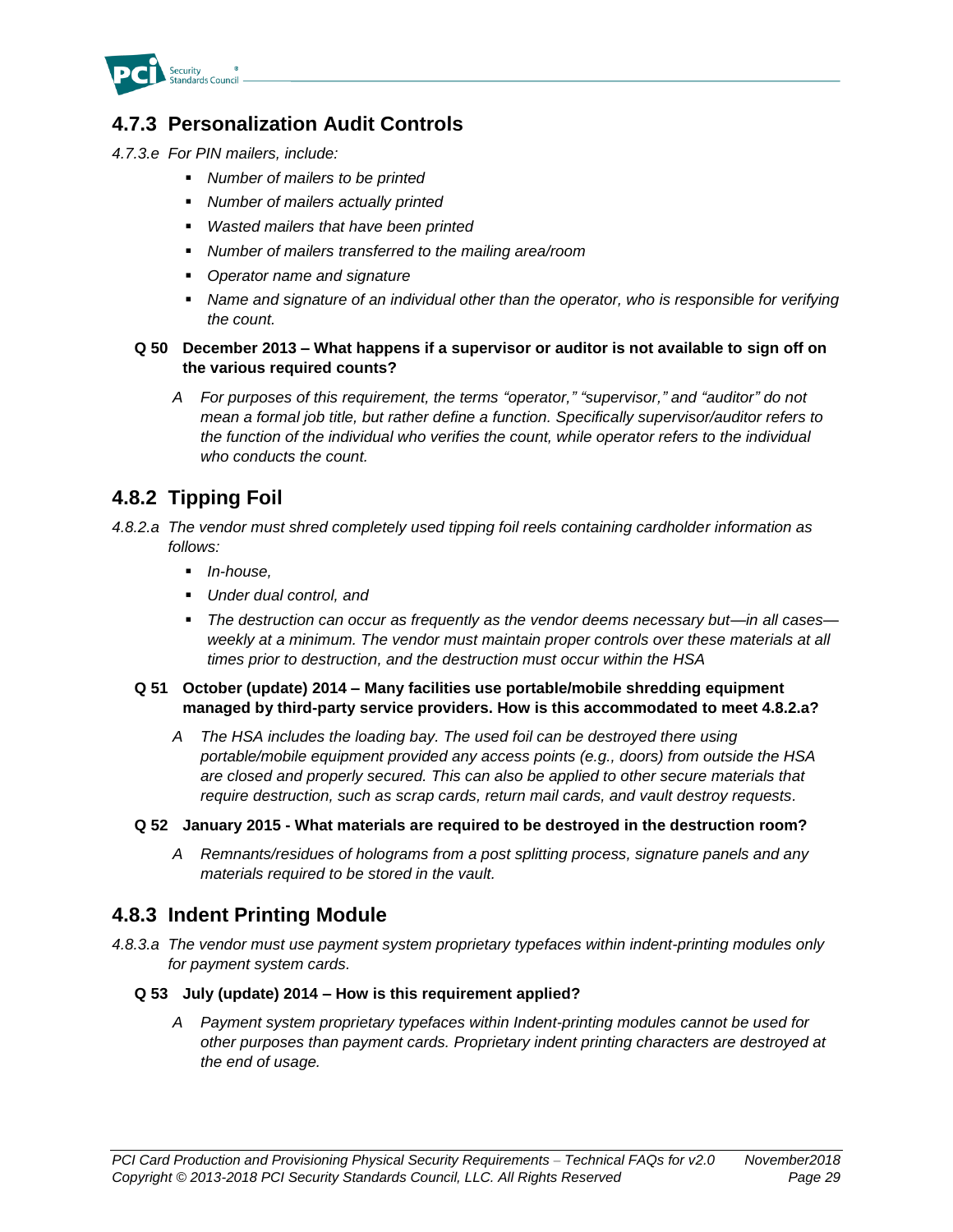

# **4.10 Destruction and Audit Procedures**

*4.10.b The following materials must be destroyed on a batch basis by shredding or grinding such that the resulting material cannot be reconstructed:*

- *Spoiled or waste card products*
- *Holographic materials*
- *Signature panels*
- *Sample and test cards*
- *Any other sensitive card component material or courier material related to any phase of the card production and personalization process.*
- *Destruction of chips, modules, or chip cards must ensure that the chip itself is destroyed.*
- **Q 54 July 2014 - 4.10 requires that materials must be destroyed on a batch basis. Does this mean materials must be destroyed at the conclusion of each job?**
	- *A No, multiple jobs can be grouped together to form a batch.*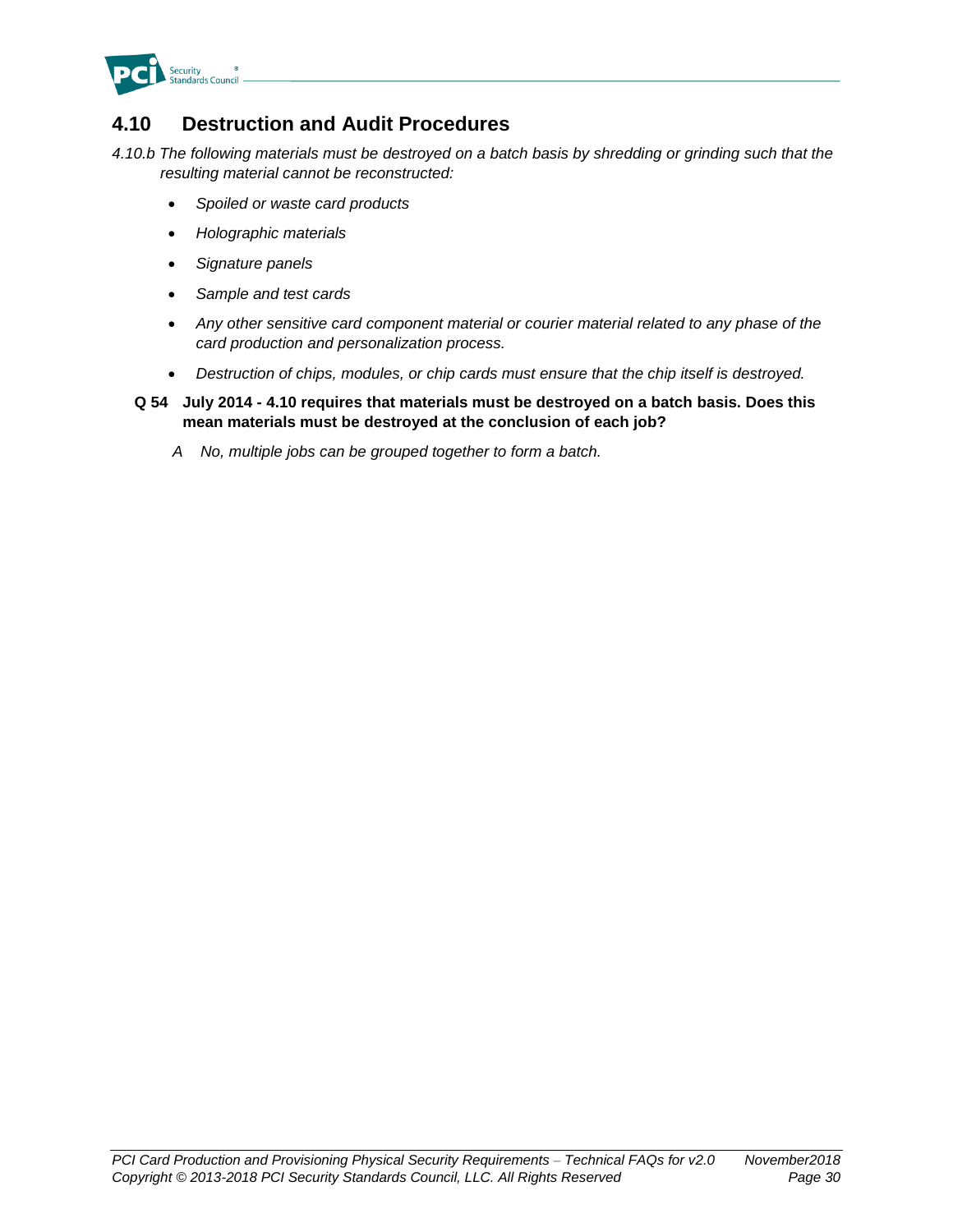

# *Section 5 – Packaging and Delivery Requirements*

**Q 55 October 2014 - The acceptable methods of shipping personalized cards are:**

- **(1) Secure shipment in unlimited quantities**
- **(2) Courier Shipment in unlimited quantities**

**For shipping personalized cards to a pre-sort facility prior to mailing, are there any other acceptable options?**

- *A Yes. For transfer to the mail facility, personalized cards may be transported using a company vehicle with the following security controls:*
	- *A GPS tracking device is used and monitored during transport from within the security control room.*
	- *The contents are secured with tamper evident straps and checked upon delivery.*
	- *The vehicle is loaded using dual control and locked during transport*
	- *Vehicle drivers do not have a key or access to contents*
	- *Two persons are in the vehicle equipped with a device to communicate with the security control room.*

#### **Q 56 October (update) 2018 - Under what conditions is card delivery by courier service acceptable?**

*A This requirement is under revision. A courier service may be used to deliver personalized cards to the issuer, approved vendor or alternate authorized destination. An alternate location must be approved by the card's issuer and VPA in writing. Courier delivery of unpersonalized cards by courier service is high risk delivery option and therefore the number of cards that can be delivered in this manner is limited to 500 cards per package/day/issuer/destination. Effective immediately: No more than five packages per month for a given destination must occur.*

*The 500 cards per day/package limit and associated destination qualifiers provide flexibility to accommodate issuer delivery needs. However this flexibility should not be viewed as authorization to send large quantities of un-personalized cards by courier service on a routine basis. Courier delivery of un-personalized cards is intended for emergency situations where rapid delivery is essential and the delivery of smaller batches of cards to many different issuer locations in support of instant issuance activities where delivery by secure transport is not feasible.* 

*Sample cards or proofs sent to an issuer or payment brand are out of scope for this requirement.*

- **Q 57 November 2018 - Issuer approval is required for anytime payment cards not mailed to the applicable cardholder are shipped to a destination other than the issuer or an approved vendor. Prior to version 2, specific criteria was stated for the issuer approval. Does this criteria still apply?**
	- *A This requirement is under revision. Yes, the Issuer consent must be a letter signed by a corporate officer indicating the destination of the card shipment and acceptance of complete and total liability for any loss, theft, or misplacement of the cards.*